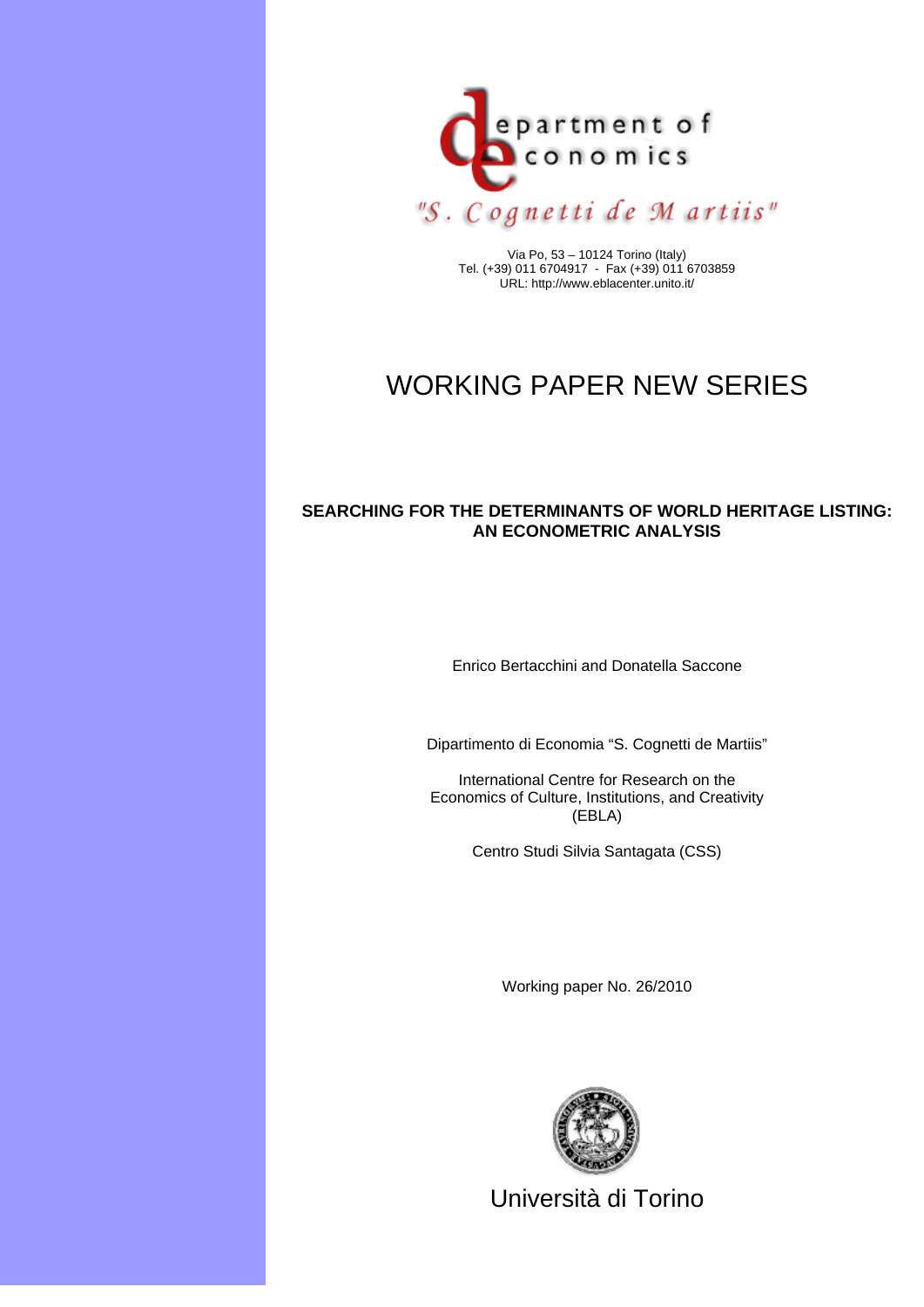# **Searching for the determinants of World Heritage Listing: an econometric analysis**

### Enrico Bertacchini, Researcher

*Department of Economics "Cognetti De Martins", University of Torino Via Po 53, 10128, Torino. Email:* enrico.bertacchini@unito.it

Donatella Saccone, Researcher

*Department of Economics "Cognetti De Martins", University of Torino Via Po 53, 10128, Torino. Email:* donatella.saccone@unito.it

### **Abstract**

The present paper provides empirical evidence of the main determinants affecting World Heritage listing across countries and time. While World Heritage represents the most relevant tangible cultural asset for the humankind, little research has been conducted to understand the conditions influencing the process of sites inscription. Using panel data, we provide a preliminary investigation about the relationship between world heritage sites per country and economic, social and institutional variables. In addition, we test whether additional political factors, such as the country involvement in the World Heritage Committee, influence inscription of national heritage sites in the list. The paper contributes to the cultural economics literature by addressing new insights on the determinants affecting the valorization of cultural heritage.

**Keywords:** World Heritage Sites, Unesco, Economic Development

**JEL Codes:** Z10, C23, C82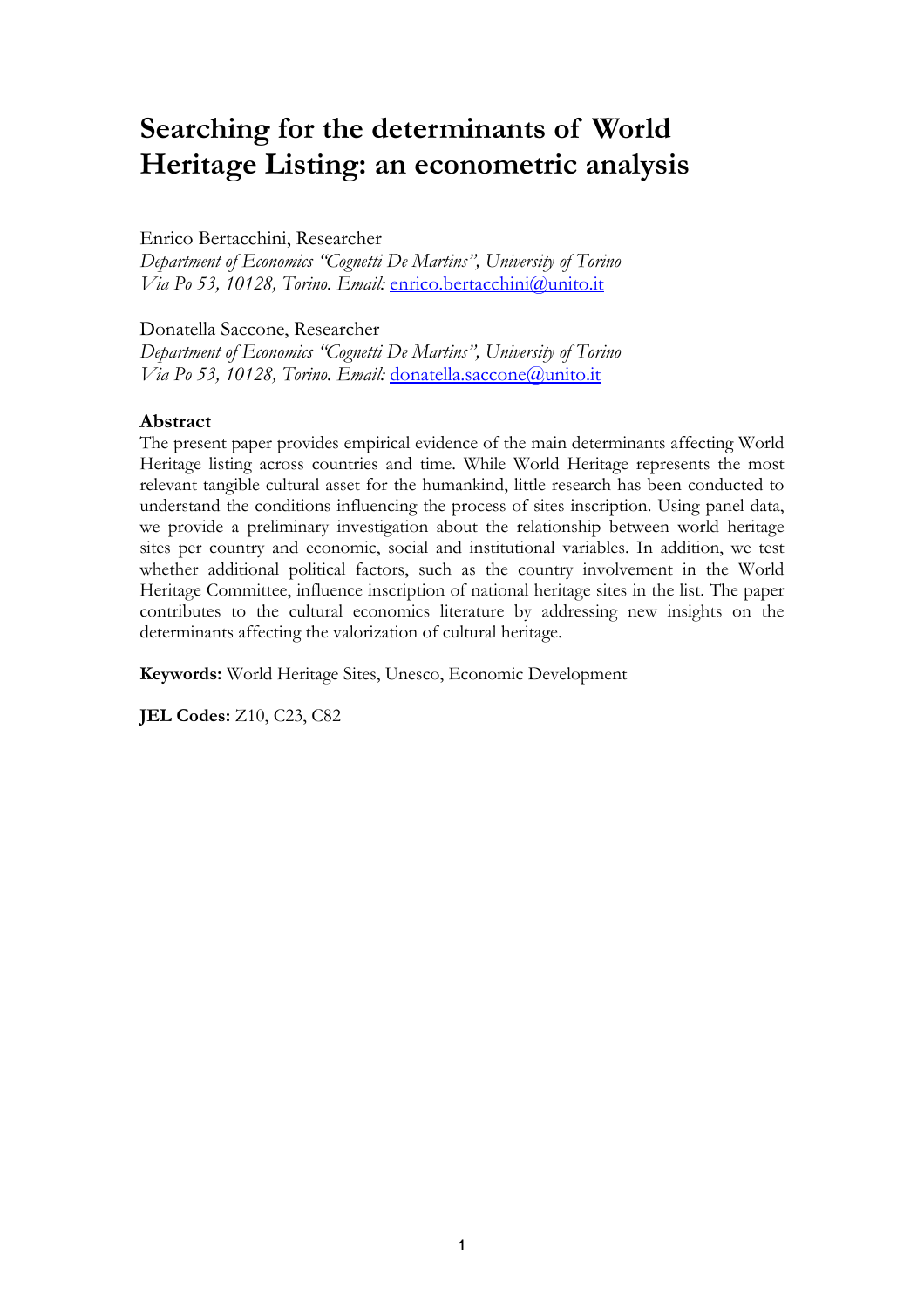# **1. Introduction**

Since the dawn of civilizations, humans have considered cultural heritage as a valuable endowment, whose appreciation often goes beyond cultures and national borders. For instance, the seven wonders of the ancient world were acknowledged as unique monuments or representations of the genius of humankind regardless the civilizations in which they originated.

In a similar vein, the 1972 UNESCO Convention on World Heritage represents an international effort that "seeks to encourage the identification, protection and preservation of cultural and natural heritage around the world considered to be of outstanding value to humanity".

The World Heritage Convention is today the most successful international legal instrument for the protection of immovable heritage. It has since been ratified by 186 countries, which have placed 890 sites under its protection.

Arguably, from an economic viewpoint the World Heritage has global public good attributes. Because of their uniqueness and representativeness of different cultures and ecosystems across time and space, the sites inscribed in the World Heritage List have option and existence values which should be preserved for the sake of mankind as a whole and for future generations.

However, the benefits to humankind accruing from the preservation of such common global good are strictly linked to the way in which World Heritage is defined and selected. Crucially, as recognized already in 1994 in the *Global Strategy for a Balanced, Representative and Credible World Heritage List*, the World Heritage lacks balance in the type of inscribed properties and in the geographical areas of the world that are represented. Among all the properties inscribed the great majority are cultural sites and most of world heritage is located in developed regions of the world, in particular in Europe.

As the process of inscription of World Heritage sites is based on selection criteria agreed by the Convention parties, not unexpectedly this may be influenced by several factors, which eventually affect the world heritage composition. First, many commentators have stressed the difficulty in defining the principle of "outstanding universal value", as well as finding out proper criteria for sites inclusion that are not culturally-biased, notably towards western conceptions of heritage (Musitelli, 2003).

Second, while the goal of the World Heritage Convention is global, the initiative to submit new properties in the List lies with individual countries. Interestingly, this means that at any one time the pattern of world heritage may be a reflection of economic, institutional and political factors specific to each country. As a result, some states may be more active or have more influence than others in the world heritage selection process.

With this perspective, our paper aims to analyze in particular this second group of determinants affecting World Heritage listing. We use panel data covering the whole period of activity of the World Heritage Convention in order provide preliminary evidence about the relationship between inscriptions of world heritage sites and economic, social and institutional factors of countries. In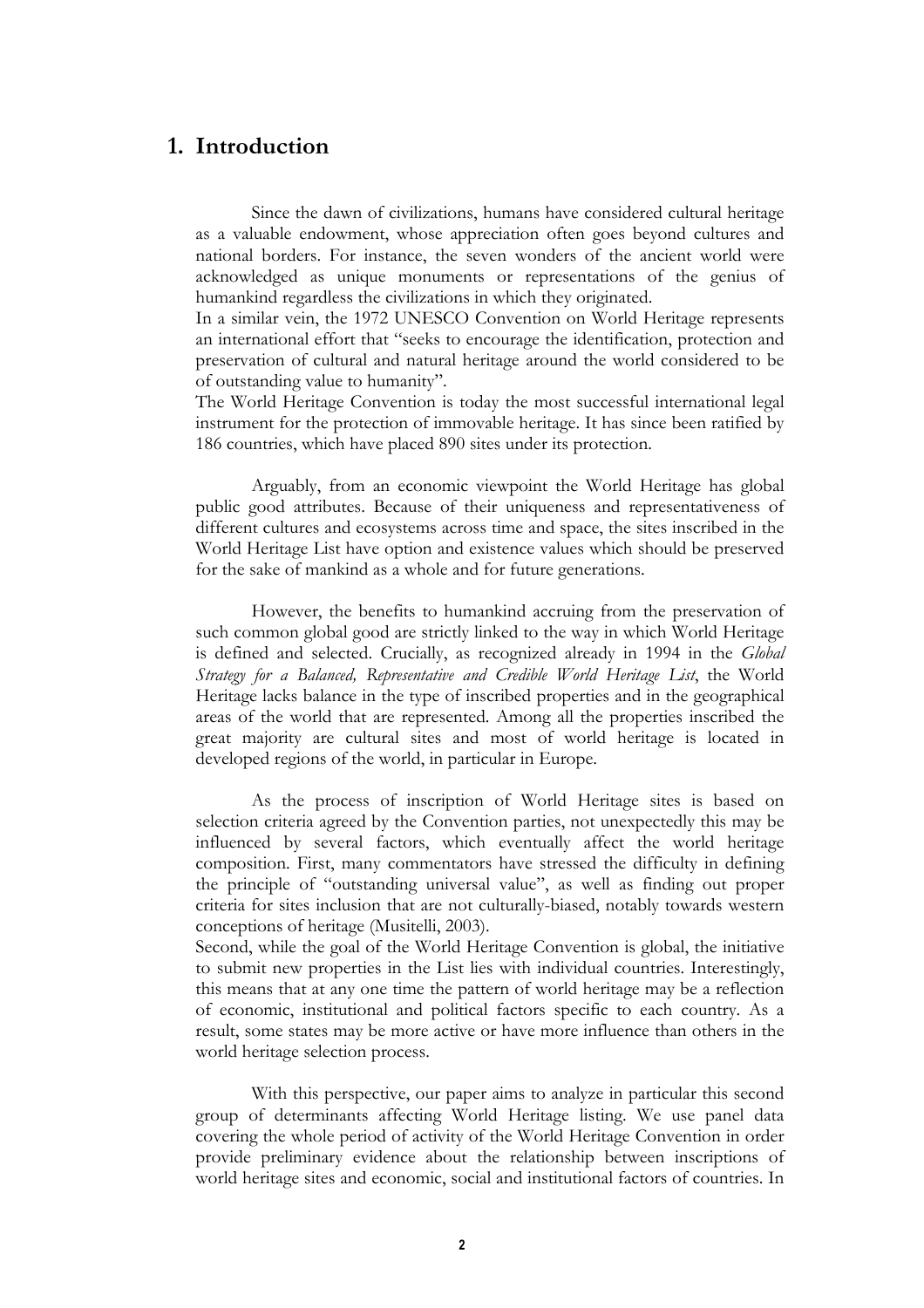particular, we test whether conditions in the political process leading to sites inscription, such as the country's involvement in the selection decision-making, influence the inscription of national heritage sites in the list.

While cultural economics has often focused on the economic nature of heritage goods evaluating the utility of preserving the past (e.g. Peacock and Rizzo, 2008), so far little research has been conducted on World Heritage and in particular on understanding the conditions influencing the process of sites inscription. In our knowledge, in the non-economic literature only Van der Aa (2005) extensively describes the conditions affecting the World Heritage nominations and the impacts of listing. His analysis provides very interesting insights on the dynamics of World Heritage nomination process, but it is mainly based on a qualitative approach or descriptive statistics.

By contrast, in the economic literature, investigating the causal relationship between tourism specialization and economic growth of countries, Arezki et al. (2009) explore potential biases in the process of selection of the WHL when introducing the number of world heritage sites as an instrument for tourism specialization. Their robustness analysis suggests that the number of heritage sites per 100.000 inhabitants is not correlated with level of income, as well as other measures of the quality of institutions in the modern period. More interestingly, Frey and Pamini (2010), using cross section data, have analyzed how the influences of country size, population and income level affect the actual distribution of World Heritage Sites. Their findings show that the three factors play a significant role in explaining the number of Sites in the World Heritage List.

In order to deepen this initial evidence, we contend that empirical analysis based on longitudinal data is better suited to unveil the relationship between world heritage listing and countries' characteristics. Because states have entered in the World Heritage Convention at different periods and sites are added yearly to the List, time becomes a relevant dimension.

The paper is divided as follows: section 2 describes the World Heritage Convention and the process of inscription of sites in the World Heritage List; section 3 presents the main determinants affecting the World Heritage Listing; section 4 describes the data; Section 5 provides the empirical evidence and section 6 concludes.

# **2. World Heritage Sites: selection process and gaps**

Originally, the Unesco World Heritage Convention of 1972 is rooted in the international recognition that protection of cultural and natural heritage of outstanding universal interest often remains incomplete at the national level, as countries lack the economic, scientific, and technological resources for preservation. The implementing mechanism adopted by the Convention for identifying heritage sites of world status and place them under its protection is based on the formulation of the World Heritage List.

The List consists of cultural, natural and mixed properties of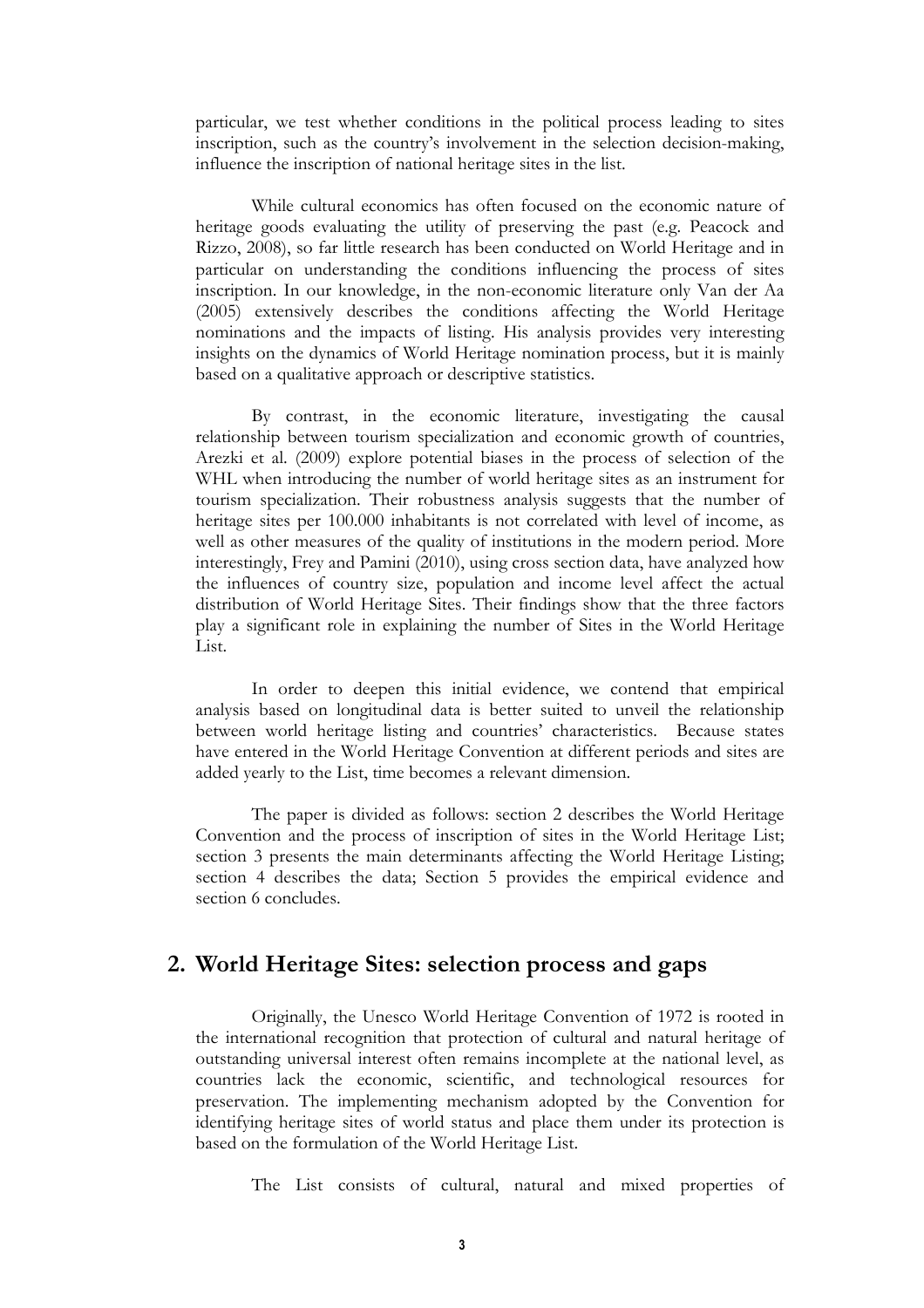"outstanding universal value", but in order to define such ambiguous concept ten criteria have been devised. Sites can be included in the list if satisfy at least one of the criteria. Six criteria refer to Cultural, and four to Natural Sites. The former address "masterpiece of human creative genius" or reflect exceptional testimony of cultures and civilizations such as human settlement, building, architectural ensemble or landscape, or events and living traditions related to immovable heritage. The latter refer to "superlative natural phenomena or areas of exceptional natural beauty and aesthetic importance", the most important and significant natural habitats for in-situ conservation of biological diversity and outstanding examples of major stages of earth's history or ecological and biological processes.

The nomination process lasts at least eighteen months and relies on the initiative of the state parties, which submit proposals for their heritage sites to be included in the World Heritage List. Experts of two advisory bodies, respectively ICOMOS for Cultural Properties and IUCN for Natural Properties, then evaluate the nomination report, which is eventually sent to the World Heritage Committee for the final decision of inclusion of the heritage site in the List. Rejection can occur because the site does not meet the outstanding universal value condition, lacks sufficient protection of the heritage site by the national authority, or there have been procedural reasons in the nomination process (Van der Aa, 2005).

While the World Heritage Convention is recognized as one of the most successful international treaties based on a proactive approach by Member States (UNESCO, 2007), it is not perfectly clear what are the incentives to join the Convention and inscribing heritage sites in the List. Having national heritage sites with World Heritage recognition does not guarantee greater protection of or additional resources to the enlisted properties. For instance, the World Heritage Fund is about US\$4 million per year, a sum insufficient to cope with the growing needs and international assistance requests (UNESCO, 2008). As a result, the protection of World Heritage properties mainly rests on national conservation programs and the benefits of having sites with world heritage status only accrue in forms similar to those of collective quality mark. Countries may benefit from World Heritage by signaling the quality of their cultural and natural properties, attracting further resources for heritage protection or marketing their world heritage sites as tourism destinations (Van der Aa, 2005).

The decision to leave to member states the initiative for proposing sites in the List has led to two main effects. First, World Heritage is not a static collection of national properties of outstanding value. On the contrary, the number of World Heritage Sites has grown over time. This is due to new countries that have ratified the Convention since its came into force and have brought new heritage sites worth of consideration at different stages. In addition, the nomination activity by member states has continued at a sustained pace, with an average of 30 sites inscribed every year, but at a decreasing marginal rate. As shown in Figure 1, the average number of new sites inscribed per country was 0,4 or greater in the first decade of the, while it has decreased under 0,4 new sites per country from 1988 onward.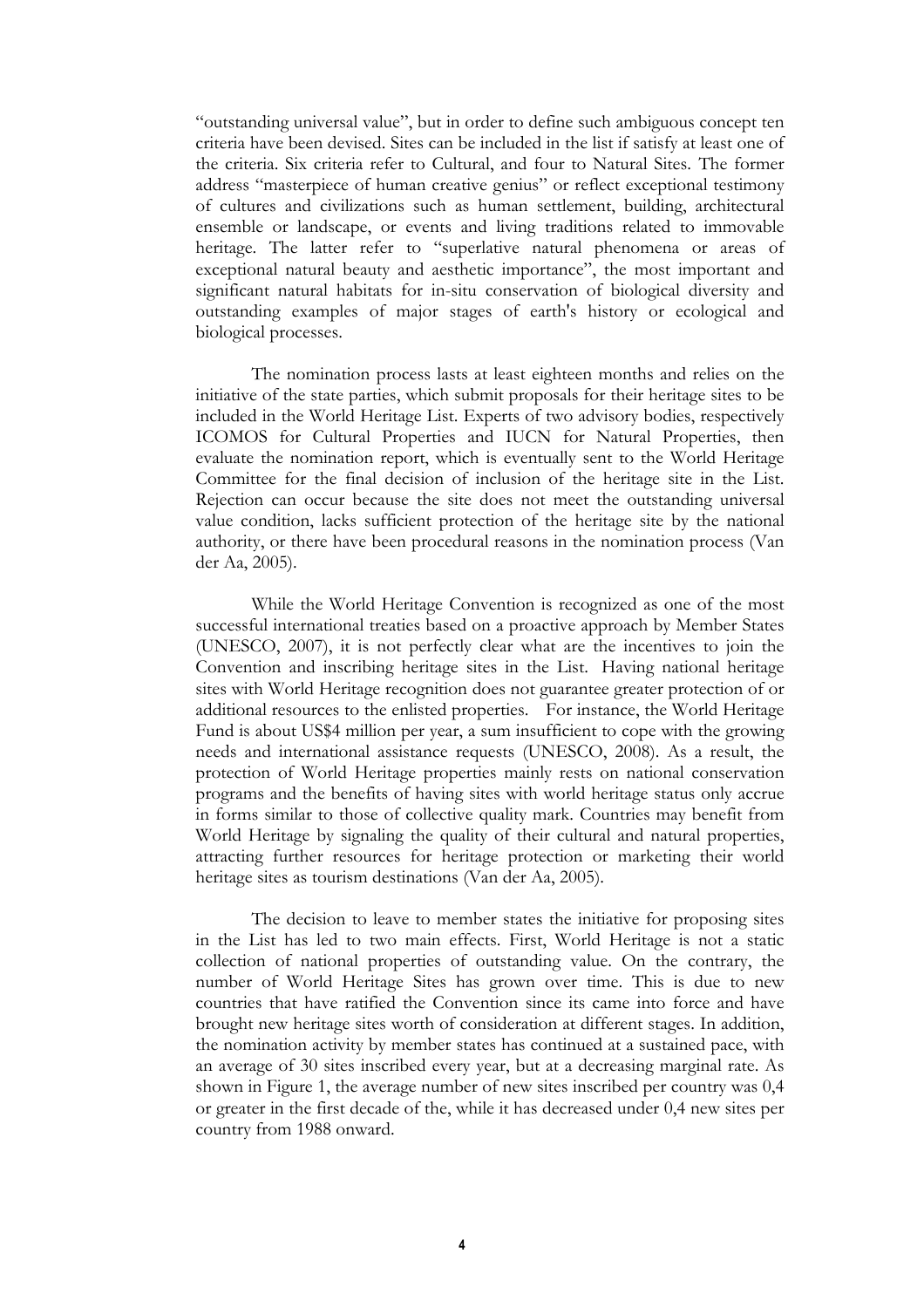#### FIGURE 1 ABOUT HERE

Second, and more interestingly, the World Heritage List is recognized to be unbalanced in the type of inscribed properties and in the geographical areas of the world that are represented (Rakic, 2007). As shown in Table 1, the great majority of inscribed properties are cultural sites and most of world heritage is located in developed regions of the world, in particular in Europe and North America.

#### TABLE 1 ABOUT HERE

While it can be contended that analyzing imbalances according to the spatial distribution of properties across states is only one point of view, Frey and Pamini (2010) point out that even considering the number of sites according to population, area and income unit of countries does not lead altogether to an equal distribution of World Heritage.

In order to rectify some of the representativeness gaps, since 1994 the World Heritage Committee has adopted a number of measures, which add new categories and slightly modify the criteria for sites selection in favor of unrepresented heritage expressions, or limit both the nomination capacity of states and the number of examined proposals. These actions are clearly to favor nominations from unrepresented parts of the world, such as Africa or Asia and the Pacific, where the significance of places often lay not in monumental structures or heritage sites are younger as far as the date of construction is concerned. (UNESCO, 2007). However, the goal of a balanced and representative selection is far from having been achieved. For instance, considering the new categories of cultural landscapes, modern twentieth century heritage, industrial heritage, or prehistoric heritage, Europe has benefited most from the opportunity to nominate sites in these categories (Van der Aa, 2005).

These shortcomings suggest that, albeit the measures undertaken by the World Heritage Committee, unbalances in the list may derive from other factors affecting the world heritage system.

# **3. Unveiling the determinants of World Heritage Listing**

In order to understand why some countries own more cultural and natural properties enlisted as World Heritage we focus on a set of determinants, which encompass both countries' characteristics and their activity in the world heritage system. While the selected factors do not fit at the moment into a comprehensive model, they nevertheless provide useful insights for inferring on both the availability of heritage worth to be inscribed in every country and on the activity of member states in the World Heritage selection process.

## *Availability and quality of heritage*

As the locations of heritage sites are the chance products of history and geography, the stock of cultural and natural heritage endowments should be the leading factor to determine the concentration of world heritage sites within a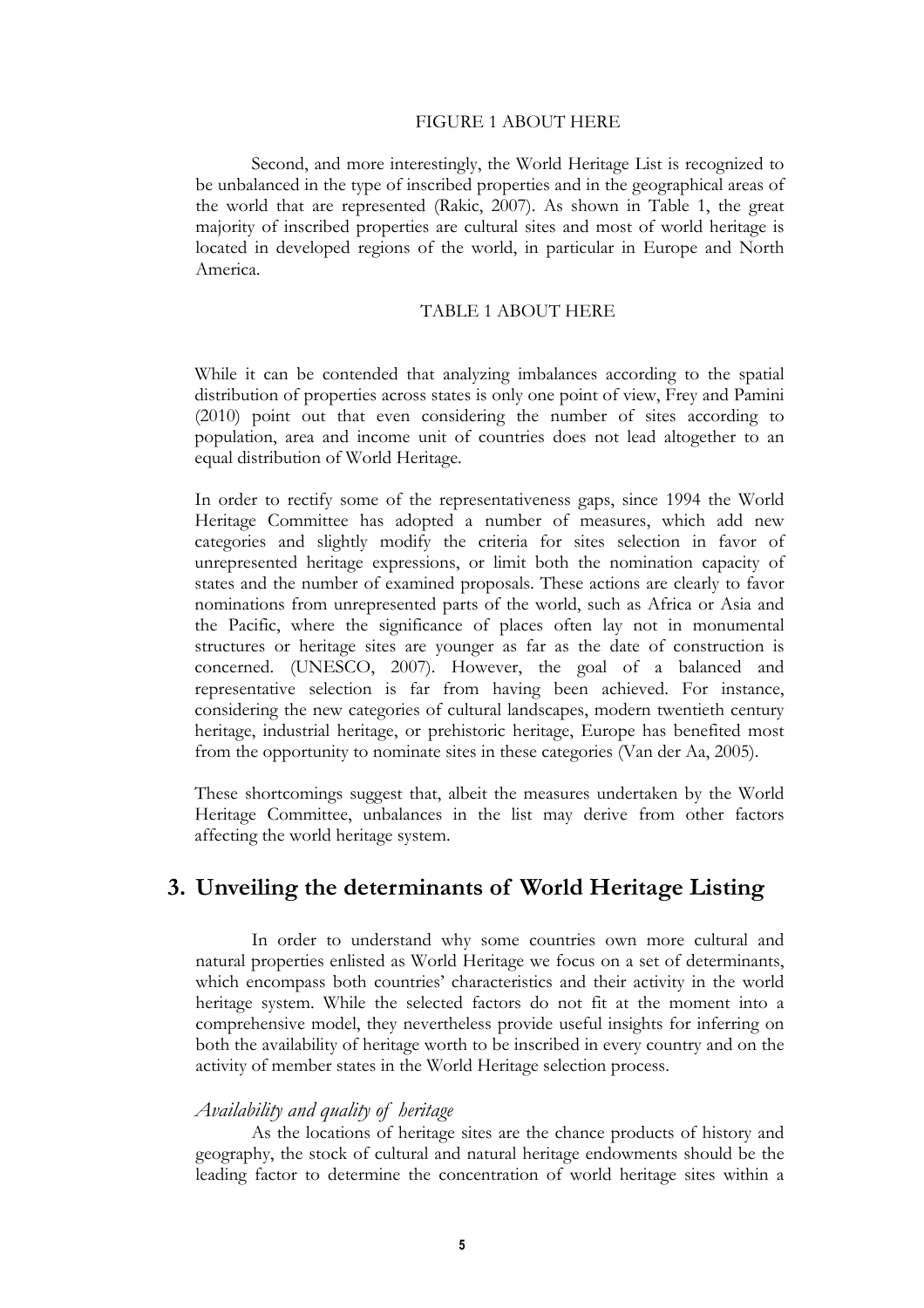country. In principle, it could be argued that the more the heritage in a region, the higher the probability for having it inscribed in the World Heritage List.

However, identifying the stock of heritage sites worth of inscription across countries faces two main problems.

First, especially for cultural properties, it is difficult to have an objective and shared definition of heritage, which it makes hard the comparison across countries. This shortcoming is also evident in the concerns raised by the World Heritage Committee about the risk of western-centric criteria for the inscription of heritage sites. For instance, using history as an indicator of cultural production and heritage, Van der Aa (2005) notices a strong correlation between the distribution of world heritage sites according to regions and time of construction, on one hand, and the attention to periods and regions by western history books, on the other hand. Second, lack of data on the quality of heritage endowments lead to more difficult estimates on the stock of heritage worth of inscription in the World Heritage List. For instance, while quantity of heritage is important, quality and the condition of its preservation are crucial. Authenticity and integrity are indeed two essential requirements for World Heritage inscription.

#### *Population and size*

Because of the lack of reliable and objective measures of the stock of heritage endowments worth to be inscribed in the List, *Population* and *Size* of countries are two indicators that can significantly affect the number of World Heritage Sites per state.

Population should be particularly relevant for cultural sites, as the greater the concentration of humans in a region, the higher the chance of cultural production in the past and heritage in that area.

Likewise, country area is expected to positively affect the number of World Heritage sites, because the larger a country, the more likely it is to find some Site worth including in the List. This argument seems to be more convincing for Natural than for Cultural Sites, because a large country can be expected to have more different natural environments and landscape.

#### *Economic and Institutional factors*

Economic conditions may be an additional factor affecting the number of sites per country. As noted by Frey and Pamini (2010), economic conditions, such as *GDP*, may express the political power of countries, used to lobby for inclusion of their own sites, regardless any objective evaluation of the quality and outstanding universal value of heritage.

Beyond this rent-seeking view, the development level of a country, measured by *Income per capita*, may be positively related to the number of Sites inscribed because arguably in the richest societies more resources can be devoted to heritage preservation.

In a similar vein, other institutional factors may affect countries in their willingness to propose and having inscribed World Heritage Sites. First, the level of education reflects human capital in a country and may influence the importance given to cultural goods and consequently to heritage preservation. For instance, it could be argued that the higher is the level of education, the greater is the interest for a country to propose sites in the List. Second, the quality of political systems and national institutions may affect the number of world heritage sites inscribed by a country. Indeed, it could be expected that states with the most illiberal and repressive regimes may be less interested in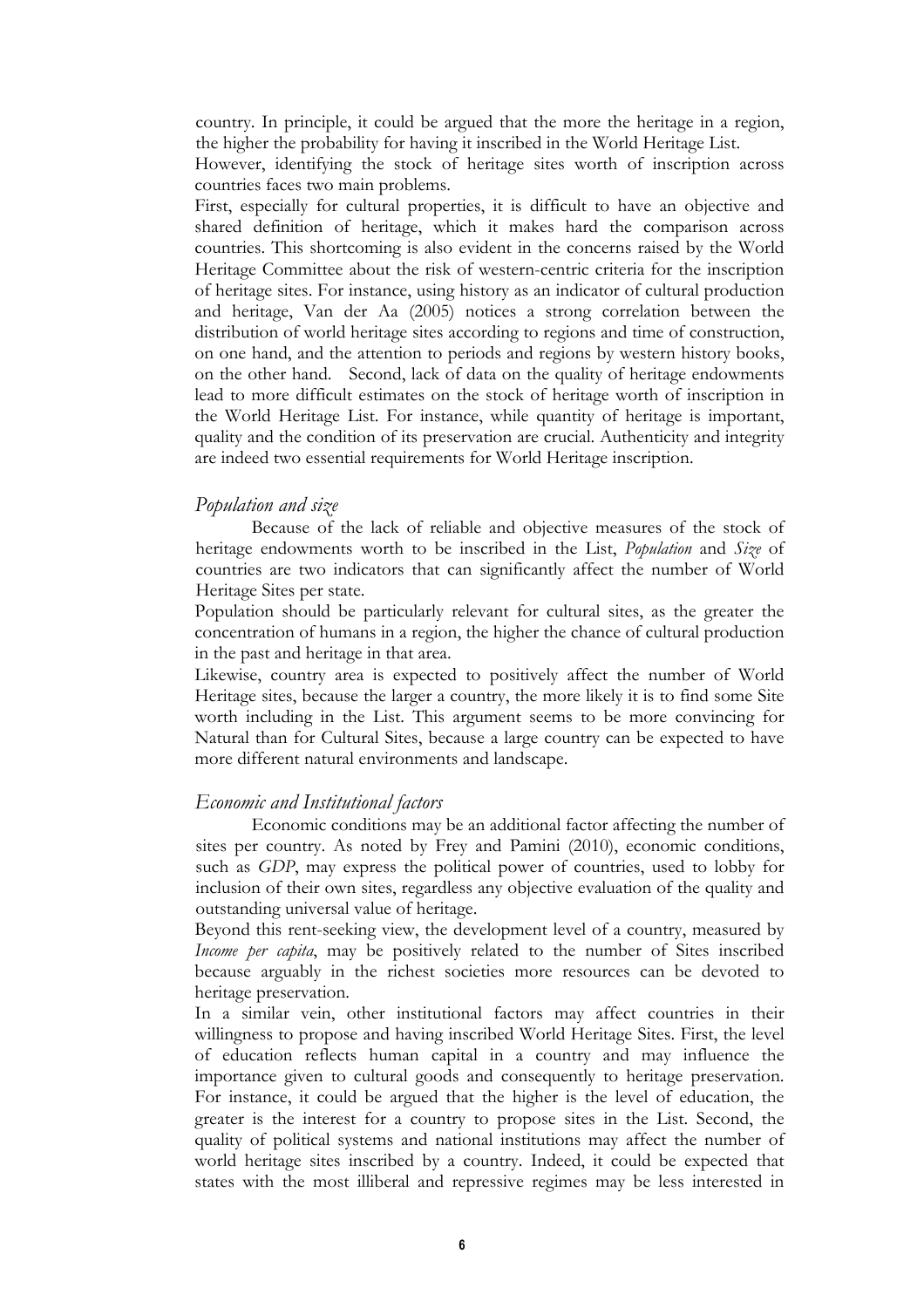allocating resources to heritage preservation and taking actively part to the World Heritage system.

#### *Factors within the World Heritage System*

Finally, there are some factors intrinsic to the activity of a country within the World heritage systems that may affect the distribution of World Heritage sites. First, since member states can propose each year new inscriptions of cultural and natural properties, the length of membership in the World Heritage Convention increase both directly and indirectly the probability of nominating and having inscribed sites. Directly, because older state members have more opportunities to nominate sites as compared to younger members. Indirectly, because the inherent learning process improves the ability of countries in dealing with the nomination procedures.

Second, countries that actively participate in the World Heritage Convention are often also represented on the World Heritage Committee, which comprises twenty-one member countries, in charge for about 4 years. Since the World Heritage Committee decides each year the sites to be inscribed or referred back, being member of this board may signal an active participation of the country to the World Heritage System or even influence the selection process. For instance, between 1978 and 2009, countries that are represented on the committee get on average 0,54 sites per year on the World Heritage List, as compared to the average of 0,15 sites listed per year by countries that were not in the Committee (Van Der Aa, 2005).

# **4. Empirical Evidence**

The empirical analysis is based on an unbalanced panel data of 131 countries, of which 34 developed and 97 developing, in the period 1978-2008. Unlike the cross-country estimation, the panel data form allows us to indirectly take into account the heritage endowment of each country. Since this is difficult to measure and to model as an independent variable, we typify its effect by considering it an unobserved variable differing between-country but constant within-country; in other words, the effects of the regressors are considered keeping constant cultural and natural endowment. This is carried out by using fixed-effects estimations

The dependent variable, country's cumulative number of World Heritage sites, is regressed on six independent variables: country's GDP and, alternatively, per-capita income expressed in PPP and at constant prices; country's population size; the number of year since the country joined the World Heritage Convention; the number of year the country has been member of the World Heritage Committee; country's political rights and, alternatively, civil freedom ratings; country's average years of education.

#### TABLE 2 AROUND HERE

Since the cumulative number of World Heritage sites is a count variable, at first we estimate a Poisson regression. The results are showed in tables 3 and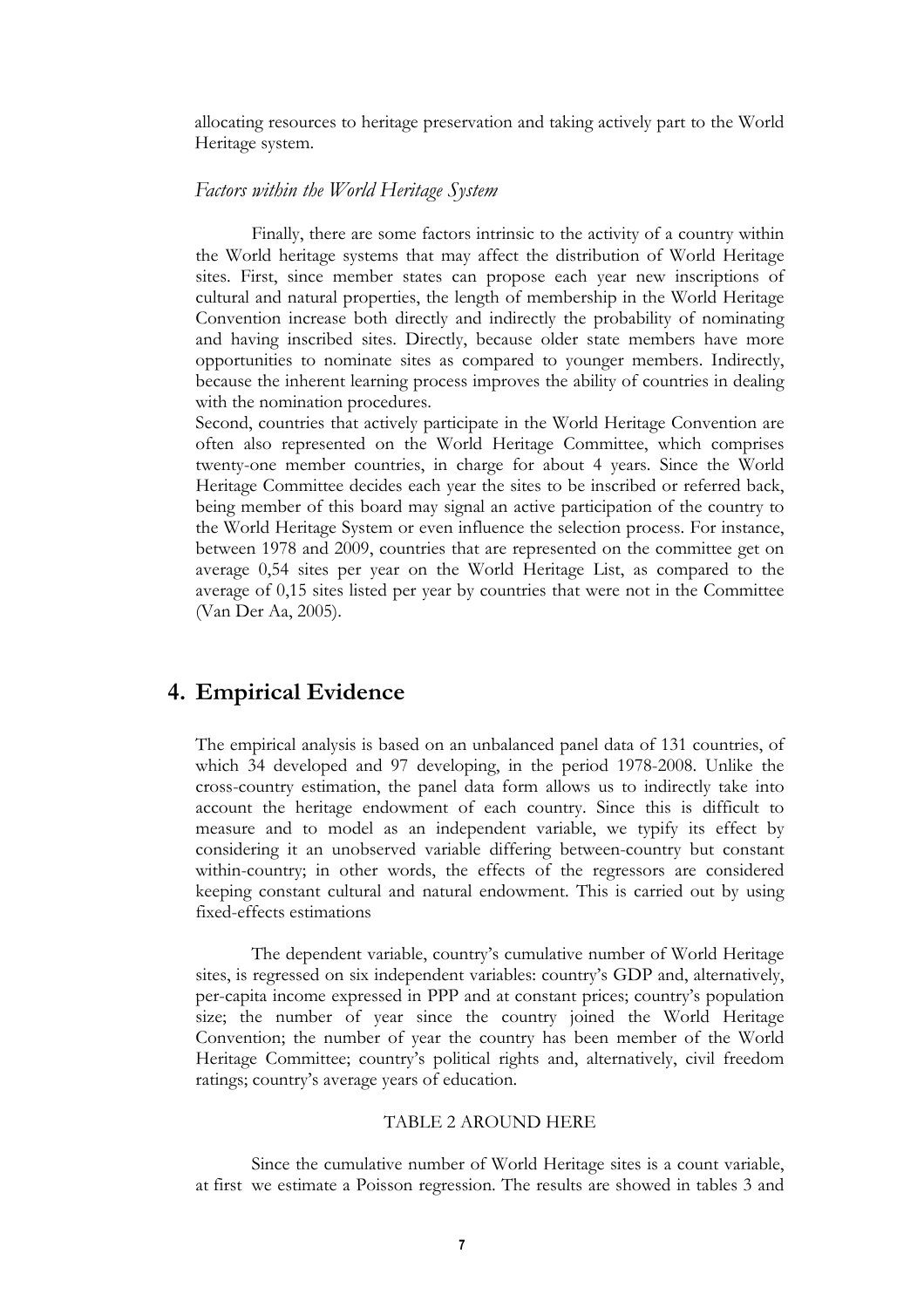4. As expected, the per-capita income has a positive and significant effect on the number of World Heritage sites. This suggests that the lower the development level of a country, the lower is the extent at which it internationally promotes and protects its heritage. As discussed above, there are various reasons behind this relationship. First of all, a country with a low development level and then scarce economic resources could have other political priorities rather than the promotion of cultural and natural heritage. Moreover, also the protection, management, authenticity and integrity of properties are taken into account by the selection process; however, heritage sites in poor countries often do not match these requirements. Furthermore, the weakness of institutions and the scarcity of social capital could prevent the capacity to convincingly propose new sites to enlist. Finally, this relationship could reflect the geographical distribution of the World Heritage sites and the possible Western-centric idea of what is or is not culture.

#### TABLE 3 and 4 AROUND HERE

The GDP coefficient is positive and highly significant, revealing that the economic size of a country influences its active participation to the World Heritage System: countries with a greater economic size could have a higher influence on international organizations; at the same time, the national resources available for the promotion of culture could be larger. On the contrary, the demographic size surprisingly has the opposite effect: the larger the population of a country, the lower the number of sites enlisted in the World Heritage. Even if it is counterintuitive, this result can be interpreted by three ways. First, countries with a similar economic size (for example Portugal and Bangladesh) but with a very different demographic size will have also different per-capita income; this implies that, ceteris paribus, the country with a larger population will have a lower number of World Heritage sites because of the per-capita income effect. Second, this can reflect the over-representation of developing countries in the sample, usually characterized by large population and high fertility rate, and the over-representation of developed countries in the World Heritage list, usually characterized by smaller population and lower fertility rate. Third, by looking at the within country time-effect, it is presumable that the growth rate of population has been higher than the growth rate of the World Heritage sites, especially for developing countries.

With regard to the influencing factors within the World Heritage System, i.e. the length of the membership in the World Heritage Convention and the number of years with a seat in the Committee, we find that both the coefficients are positive and highly significant. As expected, countries that are members of the World Heritage System for longer time had more possibilities of proposing their sites; moreover, it is probable that a process of learning-by-doing occurs and improves the ability of dealing with the application process. At the same time, countries with a higher experience in the Committee can absorb the necessary skills to deal with the selection process and have a direct influence on it.

Results also show the effects not only of strictly economic factors but also of country's social characteristics. However, their effect is weak and with an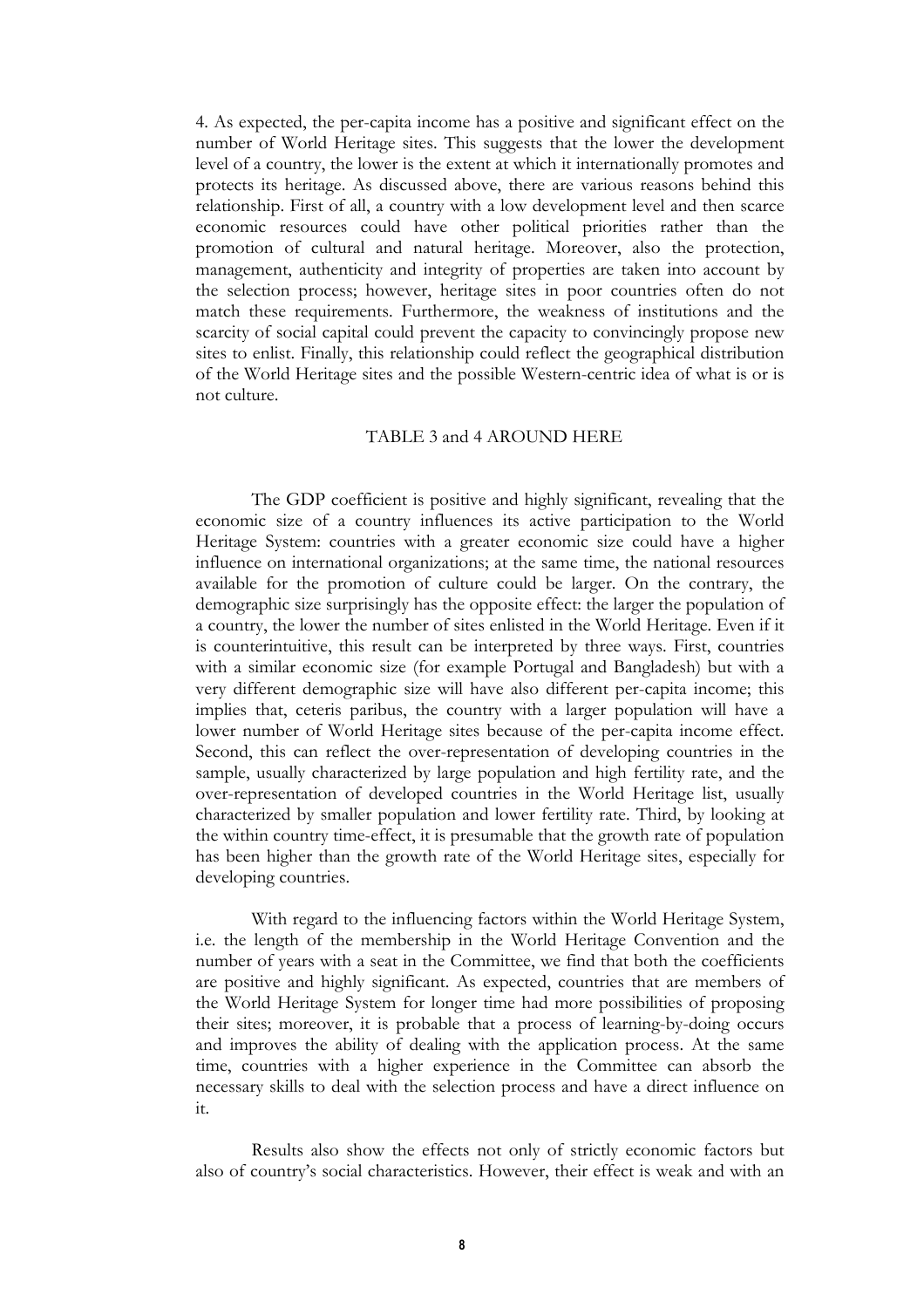unexpected sign. Both political and civil freedoms have a significant and positive coefficient, revealing that countries with less freedom are more represented in the World Heritage. This result is counter-intuitive for two reasons. First, from the cultural point of view, it is reasonable that free populations have greater possibilities to express themselves and then to produce culture. Second, less democratic regimes often are closed toward the international community and not willing to actively participate to international organizations' activities, even when they are members. However, this result can be explained by considering the over-representation of developing countries, usually less free with respect to developed economies. Moreover, among developing countries, many African states with a low degree of freedom joined the Convention in the first years after its declaration.

Results then suggest that countries actively contribute to the World Heritage in spite of their level of democracy. Also the average level of education of a country seems to have a significant but unexpected effect: the higher the education level, the lower is the number of World Heritage sites. On the one hand, as in the case of the population effect, this can be caused by the within country time-effect: since the average years of education have constantly and rapidly increased in the most part of countries (Thomas et al., 2000), it is possible that their rate of growth has been sharper than the rate of growth of enlisted World Heritage sites. On the other hand, the growth of the education level was higher for developing countries, because of the younger and new-educated population, than for developed countries, with an average education level kept down by an important presence of old-aged people; in some cases developing countries, even if with notable disparities, reached and surpassed the average education level of developed countries (see Barro-Lee dataset, Barro and Lee, 2001).

Since we are dealing with a sample of countries that are heterogeneous and show different characteristics, we estimated the fixed-effects model also by using a negative binomial regression. This allows us to take into account the potential overdispersion of our data. Results are reported in Tables 5 and 6. Even if some coefficients lose of high significance, the results do not significantly change and confirm those showed by the Poisson regression. The only notable difference is in the sign of population coefficient. When we regress the number of World Heritage sites on the six independent variables, we find that the effect of the demographic size is statistically positive, as expected. This result suggests that the negative coefficient found with the Poisson regression for the population size could be affected by overdispersion.

#### TABLE 5 and 6 AROUND HERE

Until now we have used the panel form with fixed effects estimates. However, it is worth verifying our results by using cross-section estimates (Tables 7, 8 and 9). At this point of analysis, this presents at list three advantages. First, it allows us to add country geographical size as a new independent variable, which is time-invariant and then not embodied as a regressor in the fixed effects estimates. This independent variable could reasonably have an effect on the number of World Heritage sites, especially natural sites. Second, we can directly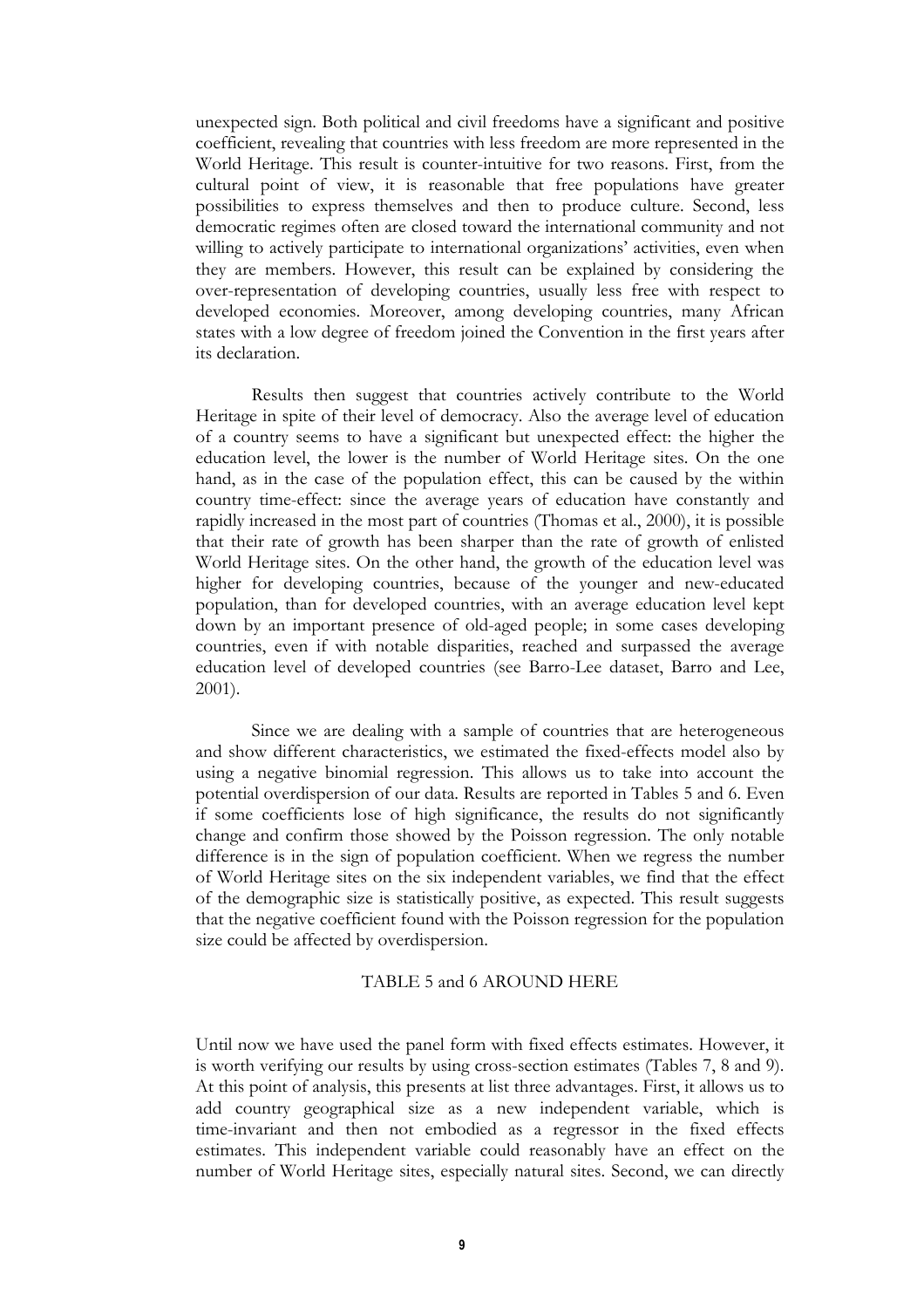compare our results with those of previous literature, based on cross-country estimates. Third, we can check the reliability of our results by using a zero-inflated negative binomial regression, which is appropriate when the dependent variable could suffer from excess of zeros, without incurring the technical problems of the panel form. We present results for 1987, 1997 and 2007. Unfortunately, we have not observations for all the three years regarding the education variable, so that we reduce the number of independent variables to five.

#### TABLE 7, 8 and 9 AROUND HERE

First of all, we find that the effect of the economic variables, GDP and per-capita income, is always positive and significant throughout the years considered for estimation. This result further remarks the importance of the economic size and development level in influencing at which extent a country is represented in the World Heritage, despite its cultural and natural endowment. The coefficient of the population is positive although not always significant. This confirms the results of the negative binomial panel regression in spite of those of the Poisson estimates: countries with large population have more sites enlisted in the World Heritage. Until now, our results are coherent to those of the previous literature (Frey and Pamini, 2009). The same is not true for the effect of the geographical size: we find indeed that its coefficient has negative sign; however, it is not significant, suggesting that the geographical size has not a notable impact on the number of World Heritage sites. Interestingly, the length of membership and Committee delegation have the usual positive effect, but they are significant just in 1997 and 2007. In 1987, just factors with an immediate effect  $-$  such as GDP, per-capita income and population- are found to be significant. This suggests that cumulative factors need a certain time in order to become effective. Surprisingly, when we move from the panel to the cross-section form the sign of political and civil liberties changes from positive to negative; however, these have not a significant effect.

#### *Developed vs. developing countries*

Table 10 shows the results of the Negative Binomial panel regression separately for developing and developed countries. Interestingly, we find very different results between the two groups of countries. Looking at developed countries, it seems that the only two significant factors are those within the World Heritage System: the length of the membership and Committee delegation, both with positive sign. The economic and social variables, on the contrary, have not a significant impact on the extent at which developed countries are represented in the World Heritage list. Of course, developed countries are a more homogeneous group from an economic and social point of view, so that the great difference is made by the active participation within the World Heritage System.

#### TABLE 10 AROUND HERE

Results for developing countries on the contrary reveal that for this group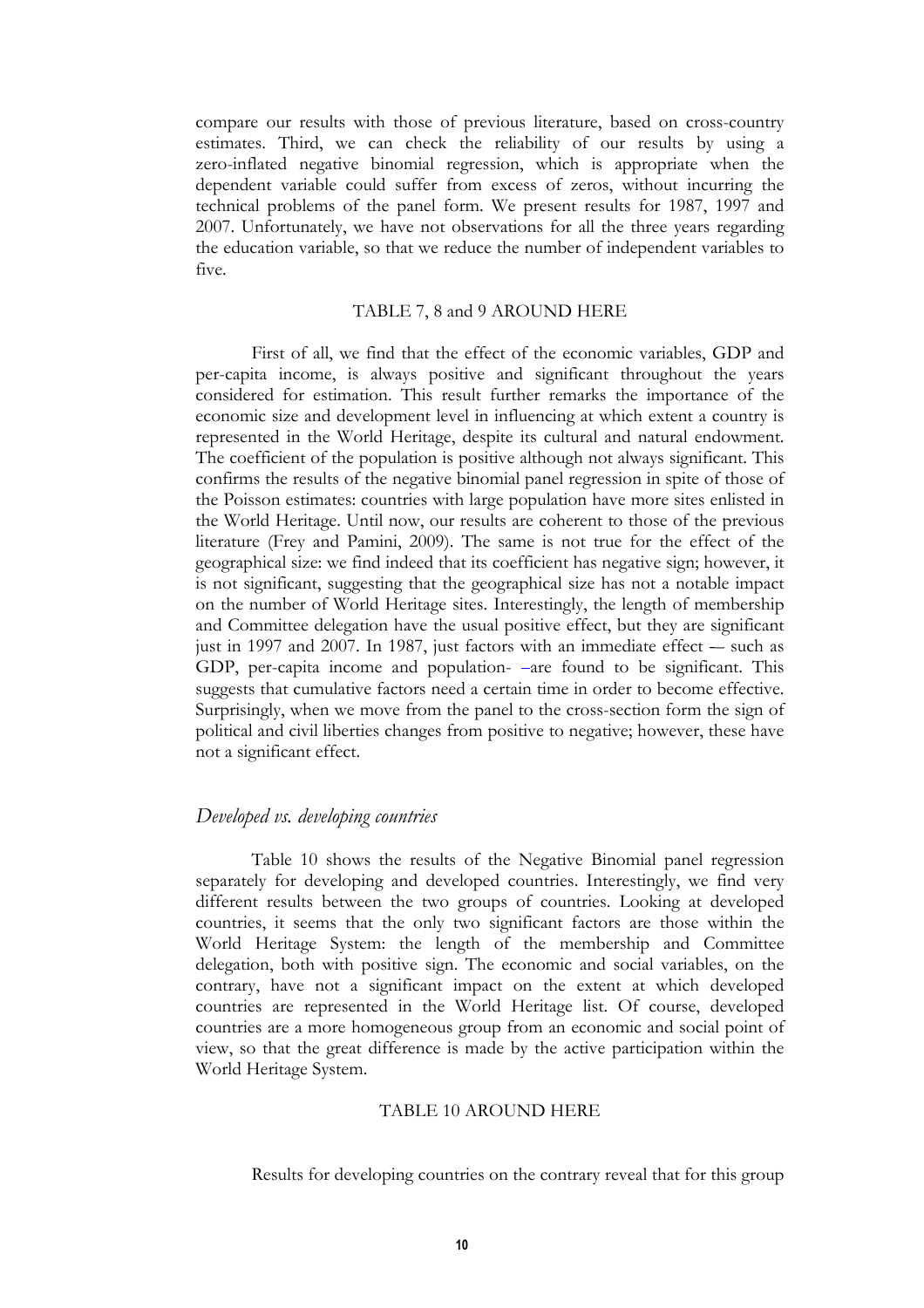all the variables we take into account play a fundamental and significant role in determining the number of a country's World Heritage sites. The impact of the economic variables is strong and significant, suggesting that developing countries with a larger economic size and a middle level of development are more involved in the World Heritage than very poor countries. Moreover, also for developing countries it is important to participate to the World Heritage activities and to be member of the Convention from a longer time. The positive effect of political and civil freedom, although not significant, is confirmed. The only two coefficients, which negatively affect the number of World Heritage sites are those of population size and average level of education, probably reflecting the fact that both registered a rate of growth greater than that of the number of World Heritage sites in developing countries.

## *Cultural vs. natural sites*

Table 11 reports the results of the Negative Binomial panel regression separately for the cumulative number of cultural and natural sites by country as the dependent variable. The results for the cultural sites substantially remarks what we found for the World Heritage sites in general: countries with a higher level of development, a large economic size, a smaller population and a long and more active participation to the World Heritage System have on average more sites enlisted. Also in this case, the degree of freedom and the average level of education have not the expected sign; however their effects, surprisingly as the effect of the Committee delegation, are not significant. Interestingly, these considerations are no longer valid when we estimate the effect of the same six variables on the number of natural sites. In this case, just the length of the membership, the only significant variable, matters. The coefficients of the economic and social variables, as well as that of the number of years in the Committee, are not significant. This suggest that while the explanatory variables used in our study are important to explain the differences in the number of World Heritage sites in general and, especially, cultural sites, they are not sufficient to deal with the natural heritage.

#### TABLE 11 AROUND HERE

# **5. Conclusions**

The aim of this paper has been to provide a preliminary evidence of the main determinants affecting World Heritage listing across countries and time. According to our results, four main fundamental factors explain the distribution of World Heritage Sites across countries, namely the development level, the economic size, the length of membership in the Convention and the number of years within the World Heritage Committee. The two former conditions represent specific countries' characteristics and the latter suggest the presence of a learning process by states members in using the World Heritage system.

While the development level and the economic conditions positively affect the number of sites inscribed by countries, this does not hold for other social and political factors, such as the level of education and the quality of the political system and national institutions. Arguably, in 30 years of operation of the Convention, economic development has had a greater effect in determining the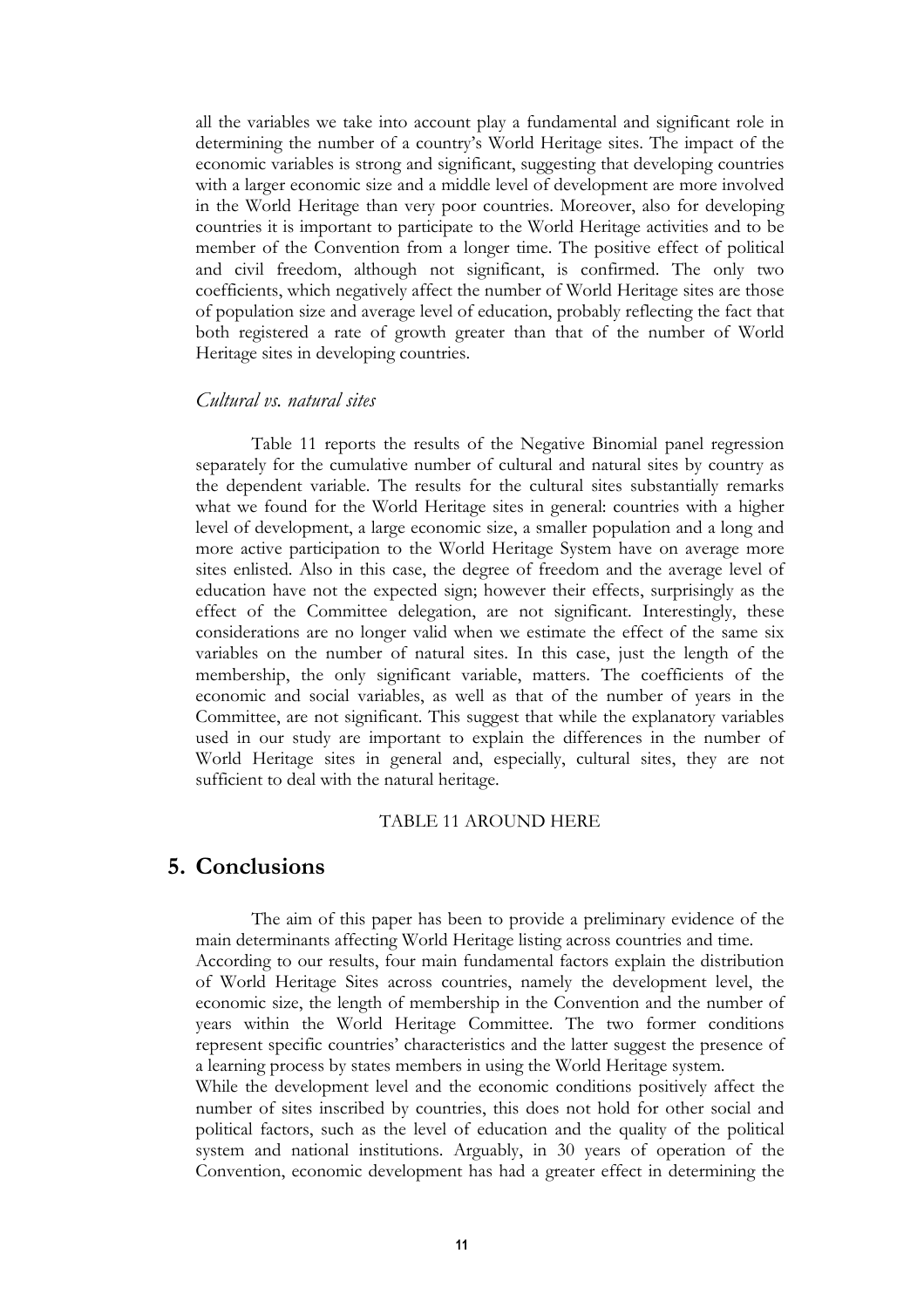inscription of World Heritage Sites than advances in social conditions of a country. Further, even the level of the population has an ambiguous effect on the number of World Heritage Sites. This may be due to the fact that over the last 30 years and especially in LDCs, population has grown at a greater pace as compared to the number of World Heritage Sites.

Our results are particularly significant when considering Cultural properties. By contrast, only the length of membership in the World Heritage convention was found significant when considering Natural properties. This suggests that the determinants affecting the number of Natural and Cultural sites may be different and therefore the two types of heritage should be treated in separate terms both in the policy and research agenda.

Finally, there exist differences in the determinants affecting world heritage listing between developed and less developed countries.

In the former group, where countries tend to have more homogeneous economic and social conditions, the differences in the number of World Heritage Sites is mainly affected by factors within the World Heritage system.

On the contrary, in the group of less developed countries, the development of the country and its economic size matter in determining the capacity to inscribe heritage sites worth of World status. This suggests that very poor countries risk to be unrepresented in the World Heritage List.

# **References**

Arezki, R., Cherif, R., & Piotrowski, J. (2009). "Tourism specialization and economic development: Evidence from the UNESCO World Heritage List" *IMF working paper 09/176.*

Barro J.R. and Lee J.W. (2001), "International data on educational attainment: updates and implications" *Oxford Economic Papers 53 (3): 541-563.*

Frey B.S. and Pamini P. (2010) " World Heritage: Where are We? An Empirical Analysis" *IEW Working Paper N. 462*

Musitelli, J. (2003) "World heritage, between universalism and globalization" *International journal of cultural property* 11(2): 323-336.

Peacock A. and Rizzo I. (2008) *"The Heritage Game. Economics, Politics, and Practice."* Oxford University Press: Oxford

Rakic, T. (2007) "World Heritage: Issues and debates" *Tourism Vol. 55(2) 209-219*

Thomas V., Wang Y., Fan X. (2000), "Measuring Education Inequality: Gini Coefficients of Education" *World Bank Policy Research Working Paper, no. WPS2525.*

UNESCO (2005). World Heritage Information Kit. *UNESCO World Heritage Centre, Paris.*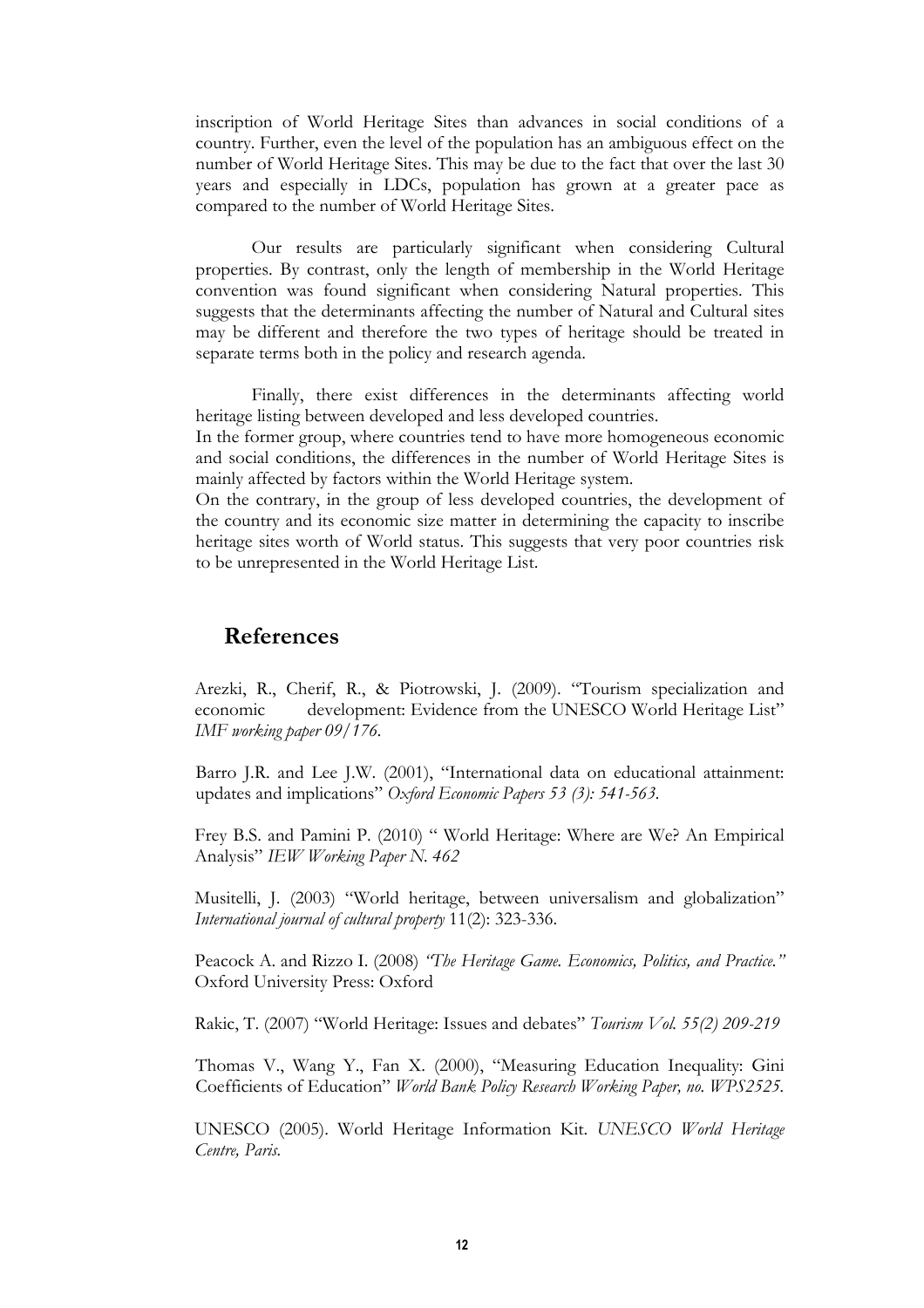UNESCO (2007). " World Heritage: Millenium Challenges" *UNESCO World Heritage Centre, Paris.*

Van der Aa Bart J.M. 2005. *Preserving the Heritage of Humanity? Obtaining World Heritage Status and the Impacts of Listing*. Netherlands Organization for Scientific Research: Amsterdam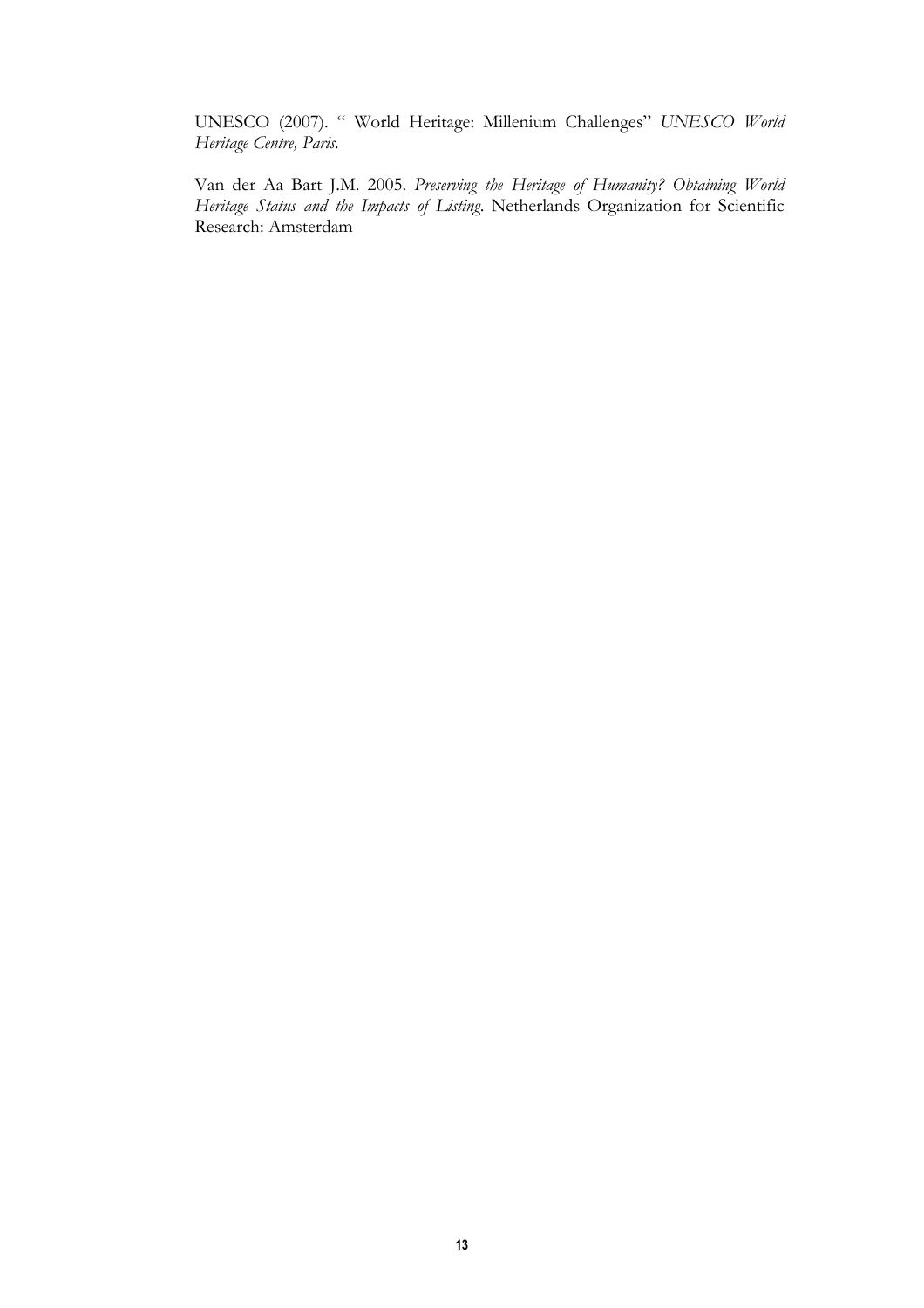



Table 1 – The World Heritage List according to type of Heritage and Regions

| Regions                                      | Cultural | Natural | Mixed | Totall | $\frac{0}{0}$ |
|----------------------------------------------|----------|---------|-------|--------|---------------|
| Africa                                       | 42       | 33      | 3     | 78     | $9\%$         |
| <b>Arab States</b>                           | 60       | 4       | 1     | 65     | $7\%$         |
| Asia and the<br>Pacific                      | 129      | 48      | 9     | 186    | $21\%$        |
| Europe and<br><b>North America</b>           | 375      | 56      | 9     | 440    | 49%           |
| <b>Latin America</b><br>and the<br>Caribbean | 83       | 35      | 3     | 121    | $14\%$        |
| <b>TOTAL</b>                                 | 689      | 176     | 25    | 890    | $100\%$       |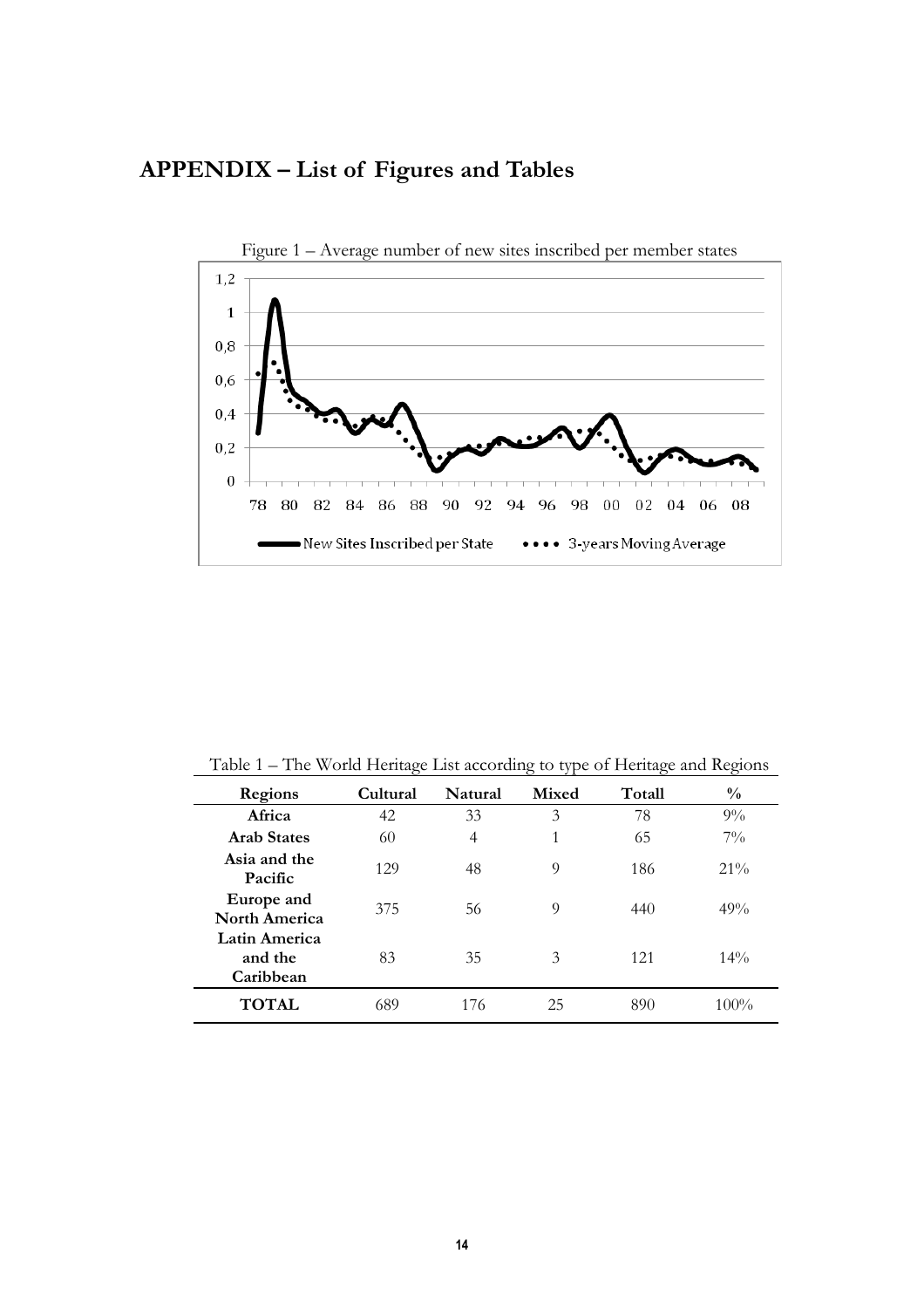|                      | $1$ abic $2 - Data Deschipuoni$                                            |                                                                 |                                   |
|----------------------|----------------------------------------------------------------------------|-----------------------------------------------------------------|-----------------------------------|
| Code                 | Description                                                                | Units                                                           | Source                            |
| World Heritage Sites | Number of World Heritage Sites<br>per Country                              | number of sites                                                 | Unesco - World<br>Heritage Center |
| GDP                  | <b>Gross Domestic Product</b>                                              | GDP in PPP constant<br>2005 international US\$                  | World Bank                        |
| PC.                  | Income per Capita                                                          | Income per capita in<br>PPP constant 2005<br>international US\$ | World Bank                        |
| SIZE                 | Surface area of the country                                                | sq. Km                                                          | World Bank                        |
| POP                  | Population of the Country at mid<br>year                                   | Thousands (000)<br>inhanbitants                                 | World Bank                        |
| <b>MEMBER</b>        | Years of membership to the<br>World Heritage Convention                    | number of years                                                 | Unesco - World<br>Heritage Center |
| <b>COMM</b>          | Number of Years as member of<br>the World Heritage Committee               | number of years                                                 | Unesco - World<br>Heritage Center |
| PFREE                | Country score in political<br>freedom (1= high to $7 =$ low)               | Index Value                                                     | Freedom House                     |
| <b>CFREE</b>         | Country score in civil liberties<br>$(1 = \text{high to } 7 = \text{low})$ | <b>Index Value</b>                                              | Freedom House                     |
| <b>EDU</b>           | Average year of education                                                  | number of years                                                 | <b>Barro-Lee Dataset</b>          |

Table 2 – Data Description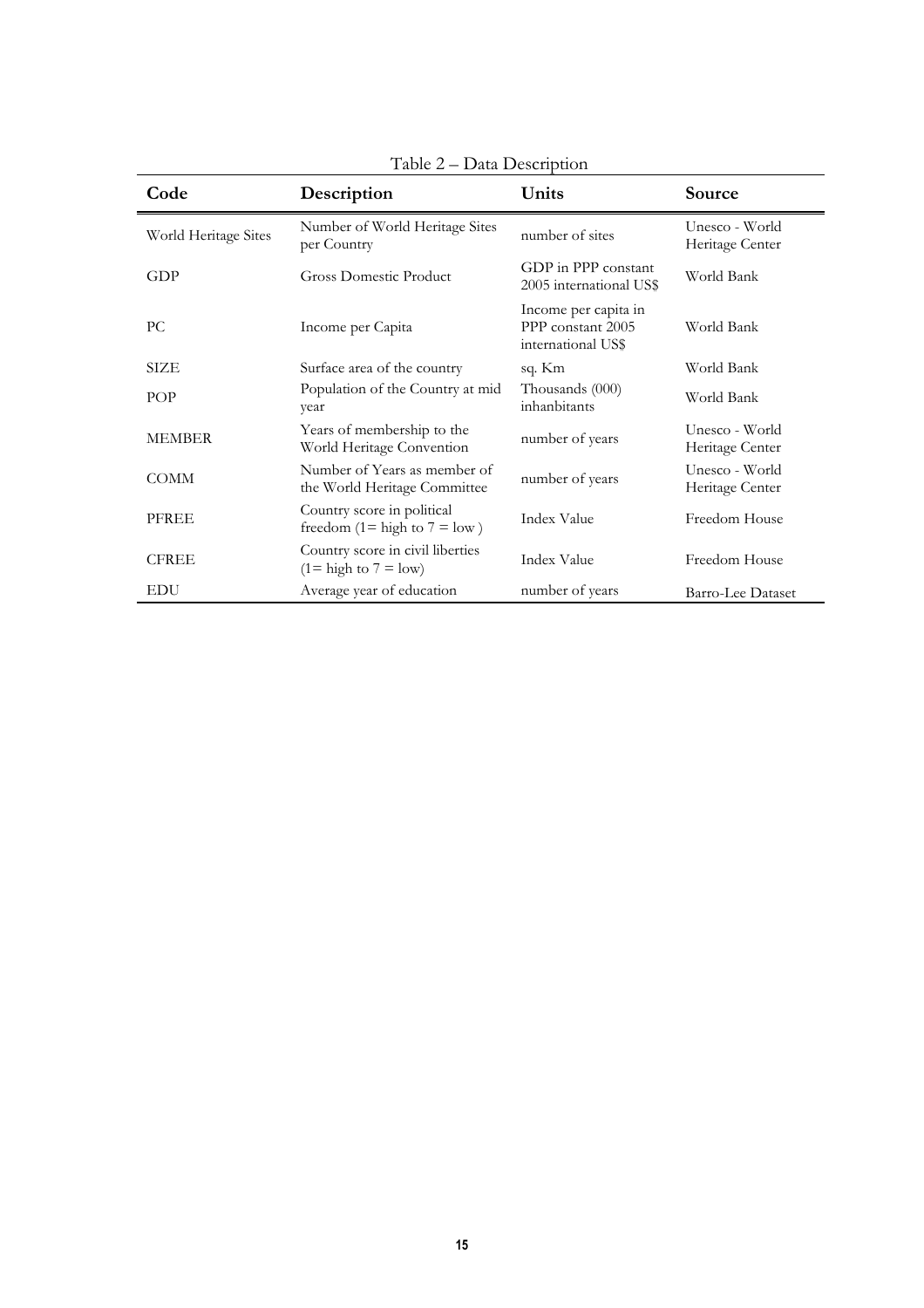| PC             | 1.692632*** | 1.373702*** |                | $0.1803827**$  | $0.1652171*$   | 0.3371843**    | $0.176967**$    | 0.3590002***    |
|----------------|-------------|-------------|----------------|----------------|----------------|----------------|-----------------|-----------------|
|                |             |             | $0.2090103***$ |                |                |                |                 |                 |
|                | (0.0481196) | (0.0523292) | (0.0703788)    | (0.0709691)    | (0.0714439)    | (0.1370529)    | (0.0709491)     | (0.1357687)     |
| POP            |             | 1.30459***  | $-1.078156***$ | $-0.992541***$ | $-1.018785***$ | $-1.427384***$ | $-1.058245***$  | $-1.397247***$  |
|                |             | (0.0906577) | (0.135125)     | (0.1377106)    | (0.1380922)    | (0.2513113)    | (0.1392446)     | (0.2491586)     |
| <b>MEMBER</b>  |             |             | $0.0653285***$ | $0.0590452***$ | $0.0605751***$ | 0.0862864***   | $0.0626906$ *** | $0.0844873***$  |
|                |             |             | (0.0027669)    | (0.0033518)    | (0.0034473)    | (0.00734)      | (0.0035721)     | (0.0071615)     |
| <b>COMM</b>    |             |             |                | $0.014358***$  | $0.0134816***$ | 0.0027671      | $0.0120101***$  | $0.0027426***$  |
|                |             |             |                | (0.0043487)    | (0.0043735)    | (0.0071048)    | (0.004428)      | (0.0071102)     |
| PFREE          |             |             |                |                | $0.0225855***$ | 0.0396538*     |                 |                 |
|                |             |             |                |                | (0.0120745)    | (0.0173368)    |                 |                 |
| <b>CFREE</b>   |             |             |                |                |                |                | $0.0458308***$  | 0.0498604***    |
|                |             |             |                |                |                |                | (0.0152609)     | (0.0212396)     |
| <b>EDU</b>     |             |             |                |                |                | $-0.0522236$   |                 | $-0.0451691***$ |
|                |             |             |                |                |                | (0.0532231)    |                 | (0.053223)      |
| Observations   | 2848        | 2848        | 2848           | 2848           | 2848           | 1349           | 2848            | 1349            |
| $N=$           | 130         | 130         | 130            | 130            | 130            | 80             | 130             | 80              |
| $T =$          | 32          | 32          | 32             | 32             | 32             | 32             | 32              | 32              |
| Log-Likelihood | -4621.4352  | -4514.4779  | $-4220.6177$   | $-4215.1483$   | -4213.4086     | -2101.7508     | -4210.6568      | $-2101,6062$    |

*Table 3*: Results – Poisson regressions. Dependent variable: number of sites.

**Notes: Values of standard errors in brackets. \*, \*\* and \*\*\* mean coefficients are significant respectively at 95%, 99% and 99.9%. The variables PC and POP are expressed in natural logarithms.**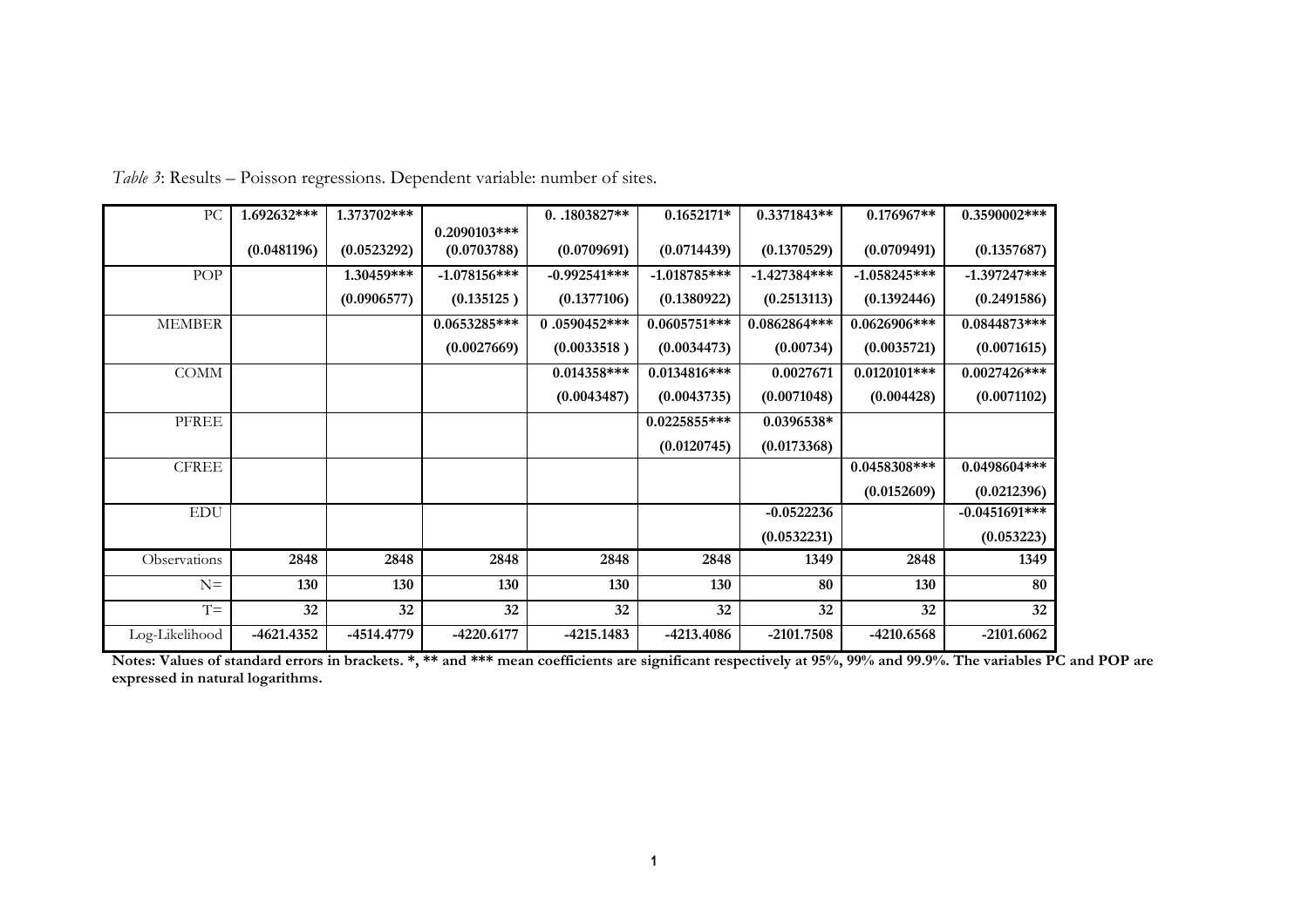| GDP            | 1.349616*** | 1.36279***   | 0.1845958***                  | 0.1598482**    | 0.1453921*      | 0.3679376***   | 0.1583567*      | 0.3885869***   |
|----------------|-------------|--------------|-------------------------------|----------------|-----------------|----------------|-----------------|----------------|
|                | (0.0352268) | (0.0513988)  | (0.0704964)                   | 0.0709487      | (0.0713642)     | (0.1379511)    | (0.0709249)     | (0.1368679)    |
| <b>POP</b>     |             | $-0.0424694$ |                               | $-1.150952***$ | $-1.163628$ *** | $-1.769922***$ | $-1.214528$ *** | $-1.759731***$ |
|                |             | (0.1205605)  | $-1.264238***$<br>(0.1311586) | (0.1354825)    | (0.1354558)     | (0.2662216)    | (0.1368988)     | (0.265667)     |
| <b>MEMBER</b>  |             |              | $0.0657681***$                | $0.0592502***$ | $0.0608117***$  | 0.0854914***   | $0.0628727***$  | $0.083688***$  |
|                |             |              | (0.0028249)                   | (0.0034124)    | (0.0035057)     | (0.0073763)    | (0.0036238)     | (0.0071995)    |
| <b>COMM</b>    |             |              |                               | $0.0146855***$ | $0.0137651***$  | 0.0027943      | $0.0123096$ *** | 0.0027841      |
|                |             |              |                               | (0.0043397)    | (0.0043659)     | (0.0071)       | (0.0044197)     | (0.0071043)    |
| PFREE          |             |              |                               |                | 0.0230846       | 0.0396829*     |                 |                |
|                |             |              |                               |                | (0.0120636)     | (0.0172902)    |                 |                |
| <b>CFREE</b>   |             |              |                               |                |                 |                | $0.0461226***$  | 0.0499908**    |
|                |             |              |                               |                |                 |                | (0.015258)      | (0.0212128)    |
| <b>EDU</b>     |             |              |                               |                |                 | $-0.0525464$   |                 | $-0.0453486$   |
|                |             |              |                               |                |                 | (0.0531664)    |                 | (0.0531613)    |
| Observations   | 2854        | 2854         | 2854                          | 2854           | 2854            | 1349           | 2854            | 1349           |
| $N=$           | 131         | 131          | 131                           | 131            | 131             | 80             | 131             | 80             |
| $T =$          | 32          | 32           | 32                            | 32             | 32              | 32             | 32              | 32             |
| Log-Likelihood | -4514.0404  | -4513.9783   | -4227.6032                    | -4221.8577     | $-4220.0373$    | $-2101,2203$   | -4217.3075      | $-2101.072$    |

*Table 4*: Results – Poisson regressions. Dependent variable: number of sites.

**Notes: Values of standard errors in brackets. \*, \*\* and \*\*\* mean coefficients are significant respectively at 95%, 99% and 99.9%. The variables GDC and POP are expressed in natural logarithms.**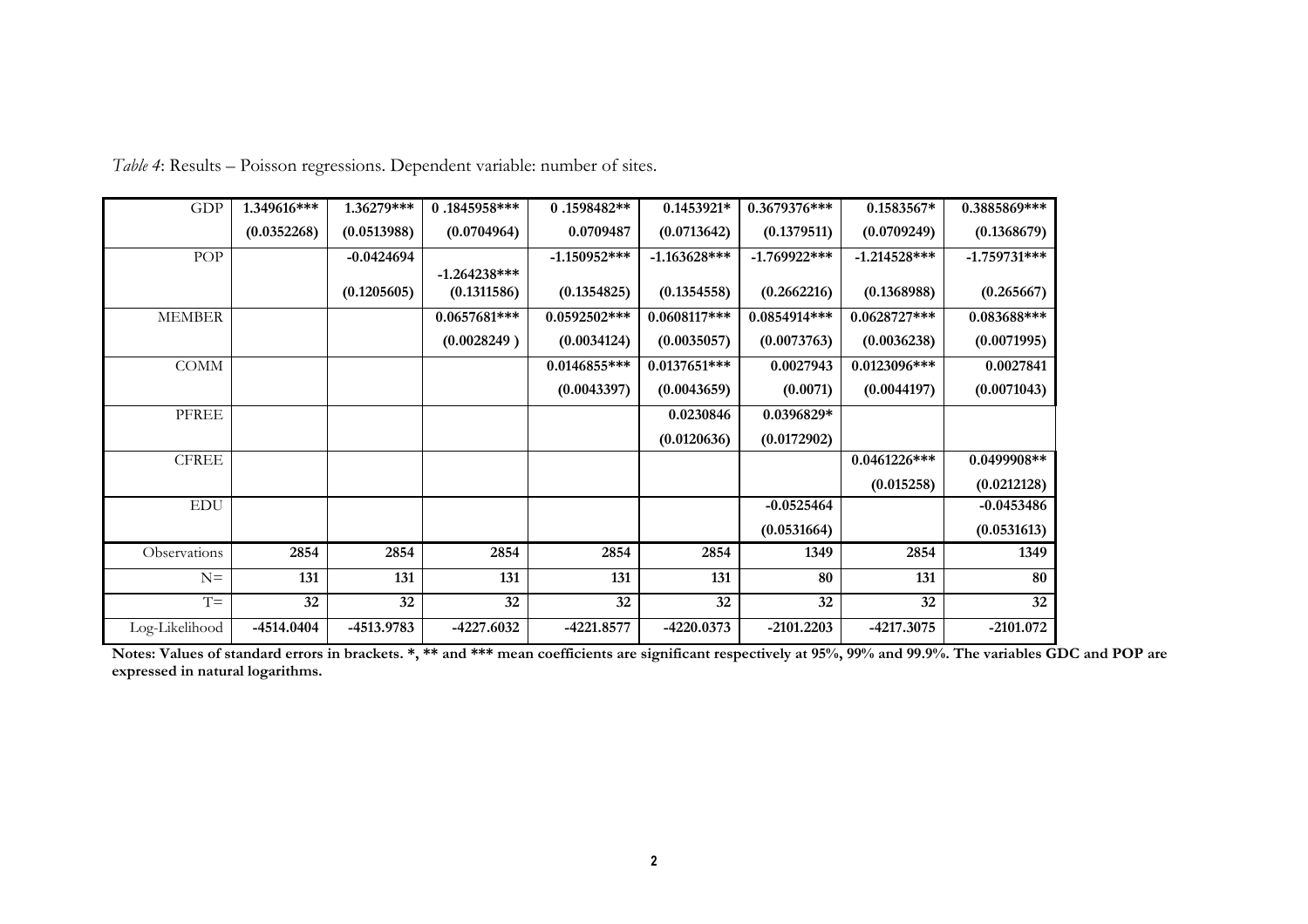| PC              | 1.713198***    | 0.3738224***   | 0.1334333      | 0.1239063      | 0.1082869      | 0.1845038      | 0.115781        | 0.197644       |
|-----------------|----------------|----------------|----------------|----------------|----------------|----------------|-----------------|----------------|
|                 | (0.0526064)    | (0.0677493)    | (0.0826339)    | (0.081525)     | (0.0821168)    | (0.1558996)    | (0.0821903)     | (0.1547787)    |
| <b>MEMBER</b>   |                | $0.0492581***$ | $0.067519***$  | $0.0617435***$ | $-1.107904***$ | $-1.512056***$ | $-1.148767$ *** | $-1.499817***$ |
|                 |                | (0.0018621)    | (0.0028837)    | (0.003469)     | (0.1327068)    | (0.2446909)    | (0.1340741)     | (0.2421474)    |
| POP             |                |                | $-1.160881***$ | $-1.08749***$  | 0.0632055***   | $0.089005***$  | $0.0656155***$  | $0.0875814***$ |
|                 |                |                | (0.1314924)    | (0.1320965)    | (0.0035616)    | (0.0073361)    | (0.003706)      | (0.0071655)    |
| <b>COMM</b>     |                |                |                | 0.0128892***   | $0.01207$ ***  | 0.0011207      | 0.0104275*      | 0.0006838      |
|                 |                |                |                | (0.0044454)    | (0.0044687)    | (0.0072713)    | (0.004528)      | (0.0072919)    |
| PFREE           |                |                |                |                | 0.0228271      | 0.0412592**    |                 |                |
|                 |                |                |                |                | (0.0122709)    | (0.0176502)    |                 |                |
| ${\rm CFREE}$   |                |                |                |                |                |                | 0.0489394***    | $0.0552664**$  |
|                 |                |                |                |                |                |                | (0.0155165)     | (0.0216386)    |
| <b>EDU</b>      |                |                |                |                |                | $-0.040635$    |                 | $-0.0310807$   |
|                 |                |                |                |                |                | (0.0549138)    |                 | (0.0547031)    |
| <b>CONSTANT</b> | $-6.951677***$ | 11.99123       | 2.013268***    | 15.91754***    | 16.19359***    | 20.54279***    | 16.48666***     | 20.14561***    |
|                 | (1.274291)     | (99.79144)     | (2.013268)     | (1.983027)     | (1.993835)     | (3.641718)     | (2.012822)      | (3.598653)     |
| Observations    | 2848           | 2848           | 2848           | 2848           | 2848           | 1349           | 2848            | 1349           |
| $N =$           | 130            | 130            | 130            | 130            | 130            | 80             | 130             | 80             |
| $T =$           | 32             | 32             | 32             | 32             | 32             | 32             | 32              | 32             |
| Log-Likelihood  | -4620.9585     | $-4252.4711$   | -4214.7689     | -4210.5608     | -4208.8397     | -2096.5688     | -4205.6028      | -2096.0364     |

*Table 5* Results – Negative Binomial regressions. Dependent variable: number of sites.

**Notes: Values of standard errors in brackets. \*, \*\* and \*\*\* mean coefficients are significant respectively at 95%, 99% and 99.9%. The variables PC and POP are expressed in natural logarithms.**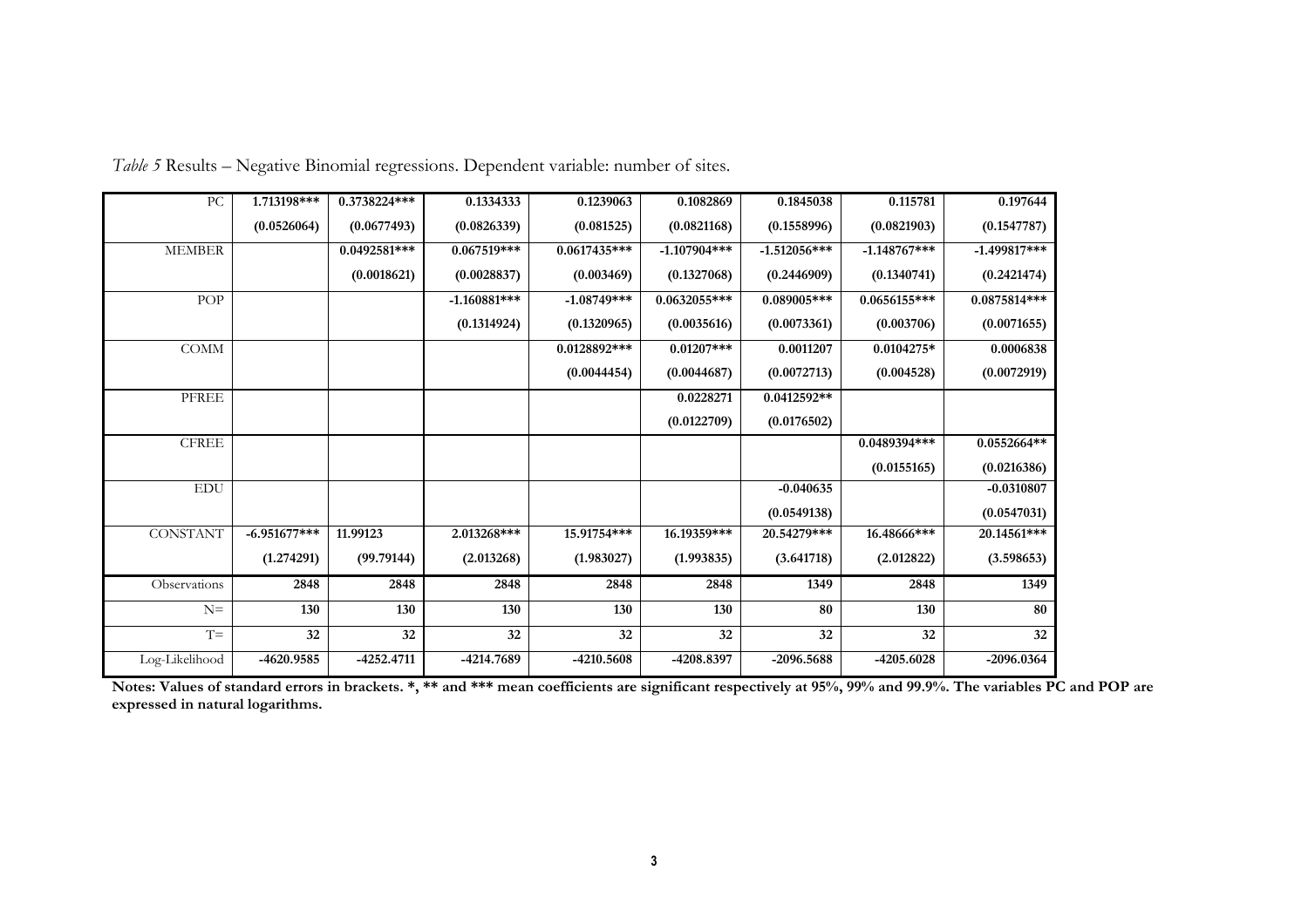| GDP             | 1.349614***  | 0.046088       | 0.0993062       | 0.0955684      | 0.0811484       | 0.2201812      | 0.0900198      | 0.2313694      |
|-----------------|--------------|----------------|-----------------|----------------|-----------------|----------------|----------------|----------------|
|                 | (0.0352269)  | (0.0691679)    | (0.0831709)     | (0.0820018)    | (0.0824762)     | (0.157892)     | (0.0825739)    | (0.1570238)    |
| <b>MEMBER</b>   |              | $0.0552774***$ | 0.068283***     | 0.0622933***   | $-1.198959$ *** | $-1.708812***$ | $-1.247489***$ | $-1.707798***$ |
|                 |              | (0.0025785)    | (0.0029658)     | (0.0035604)    | (0.127111)      | (0.2535976)    | (0.1282972)    | (0.2508959)    |
| POP             |              |                | $-1.274026$ *** | $-1.192689***$ | $0.0637695***$  | 0.0882483***   | $0.0661317***$ | $0.0868517***$ |
|                 |              |                | (0.125012)      | (0.1268672)    | (0.0036483)     | (0.0073804)    | (0.0037855)    | (0.0072155)    |
| <b>COMM</b>     |              |                |                 | $0.0130574***$ | $0.0122021***$  | 0.0010925      | $0.0105701**$  | 0.0006734      |
|                 |              |                |                 | (0.0044488)    | (0.0044729)     | (0.0072581)    | (0.0045315)    | (0.0072787)    |
| PFREE           |              |                |                 |                | 0.0233131       | $0.0410678**$  |                |                |
|                 |              |                |                 |                | (0.0122677)     | (0.0175929)    |                |                |
| <b>CFREE</b>    |              |                |                 |                |                 |                | $0.0492528***$ | 0.0550956**    |
|                 |              |                |                 |                |                 |                | (0.0155224)    | (0.0216025)    |
| ${\rm EDU}$     |              |                |                 |                |                 | $-0.0415855$   |                | $-0.0320125$   |
|                 |              |                |                 |                |                 | (0.0548471)    |                | (0.0546359)    |
| <b>CONSTANT</b> | $-17.4129$   | 13.78526       | 16.40074***     | 15.55773***    | 15.92648***     | 18.48068***    | 16.13505***    | 18.01866***    |
|                 | (25.40355)   | (118.7752)     | (2.447621)      | (2.404622)     | (2.41683)       | (4.348208)     | (2.435184)     | (4.307358)     |
| Observations    | 2854         | 2854           | 2854            | 2854           | 2854            | 1349           | 2854           | 1349           |
| $N =$           | 131          | 131            | 131             | 131            | 131             | 80             | 131            | 80             |
| $T =$           | 32           | 32             | 32              | 32             | 32              | 32             | 32             | 32             |
| Log-Likelihood  | $-4514.0412$ | -4273.3493     | $-4221.3557$    | $-4217.0463$   | -4215.2506      | $-2096.2943$   | -4212.0293     | $-2095.7634$   |

Table 6: Results – Negative Binomial regressions. Dependent variable: number of sites**.**

**Notes: Values of standard errors in brackets. \*, \*\* and \*\*\* mean coefficients are significant respectively at 95%, 99% and 99.9%. The variables GDC and POP are expressed in natural logarithms.**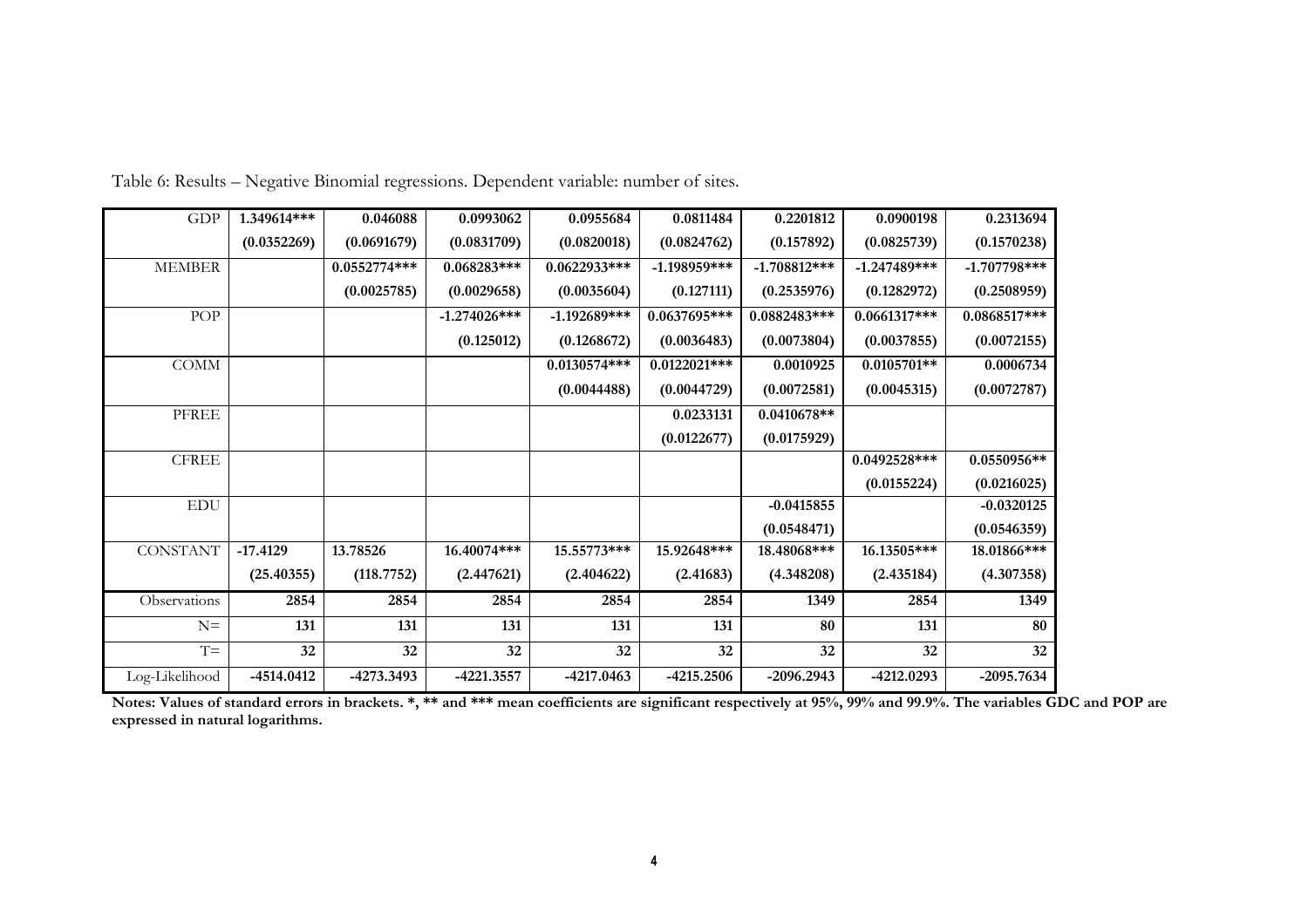|                 | Probit         | Inflated    | Probit         | Inflated     | Probit         | Inflated    | Probit         | Inflated   |
|-----------------|----------------|-------------|----------------|--------------|----------------|-------------|----------------|------------|
| РC              | $0.1991845*$   | $-42.84765$ | $0.2445416***$ | $-30.6959$   |                |             |                |            |
| GDP             |                |             |                |              | $0.2507924***$ | $-33.0919$  | 0.2989662***   | $-25.6582$ |
| POP             | $0.3600787***$ | $-40.04655$ | 0.3793609***   | $-23.81327$  | 0.1408934      | 1.632196    | 0.115455       | 5.106033   |
| SIZE            | $-0.0610175$   | 11.45948    | $-0.0706222$   | 11.10321     | $-0.0796997$   | 8.929625    | $-0.0916165$   | 9.311953   |
| <b>MEMBER</b>   | 0.0247223      | $-16.41901$ | 0.025154       | $-10.89301$  | 0.0281183      | $-13.02327$ | 0.0288877      | $-9.3232$  |
| <b>COMM</b>     | 0.0349373      | $-3.340878$ | 0.0335782      | $-0.5333093$ | 0.0280975      | $-2.873898$ | 0.0263918      | $-0.63524$ |
| <b>PFREE</b>    | $-0.0634413$   | $-17.65784$ |                |              | $-0.0492761$   | $-13.35414$ |                |            |
| <b>CFREE</b>    |                |             | $-0.0213731$   | $-15.08301$  |                |             | $-0.0070506$   | $-12.3118$ |
| <b>CONSTANT</b> | $-3.233984***$ | 700.8723    | $-3.825716***$ | 439.0444     | $-5.545457***$ | 775.1709    | $-6.507286***$ | 549.6415   |
| Observations    | 85             |             | 85             |              | 85             |             | 85             |            |
| $N =$           | 54             |             | 54             |              | 54             |             | 54             |            |
| $T =$           | 31             |             | 31             |              | 31             |             | 31             |            |
| Log-Likelihood  | -131.4664      |             | -132.1989      |              | $-130.125$     |             | $-130.614$     |            |

*Table 7*: Results – Cross-Country Zero Inflated Negative Binomial regressions. Dependent variable: number of sites. Year 1987.

**Notes: Values of standard errors in brackets. \*, \*\* and \*\*\* mean coefficients are significant respectively at 95%, 99% and 99.9%. The variables PC, GDP, POP and SIZE are expressed in natural logarithms.**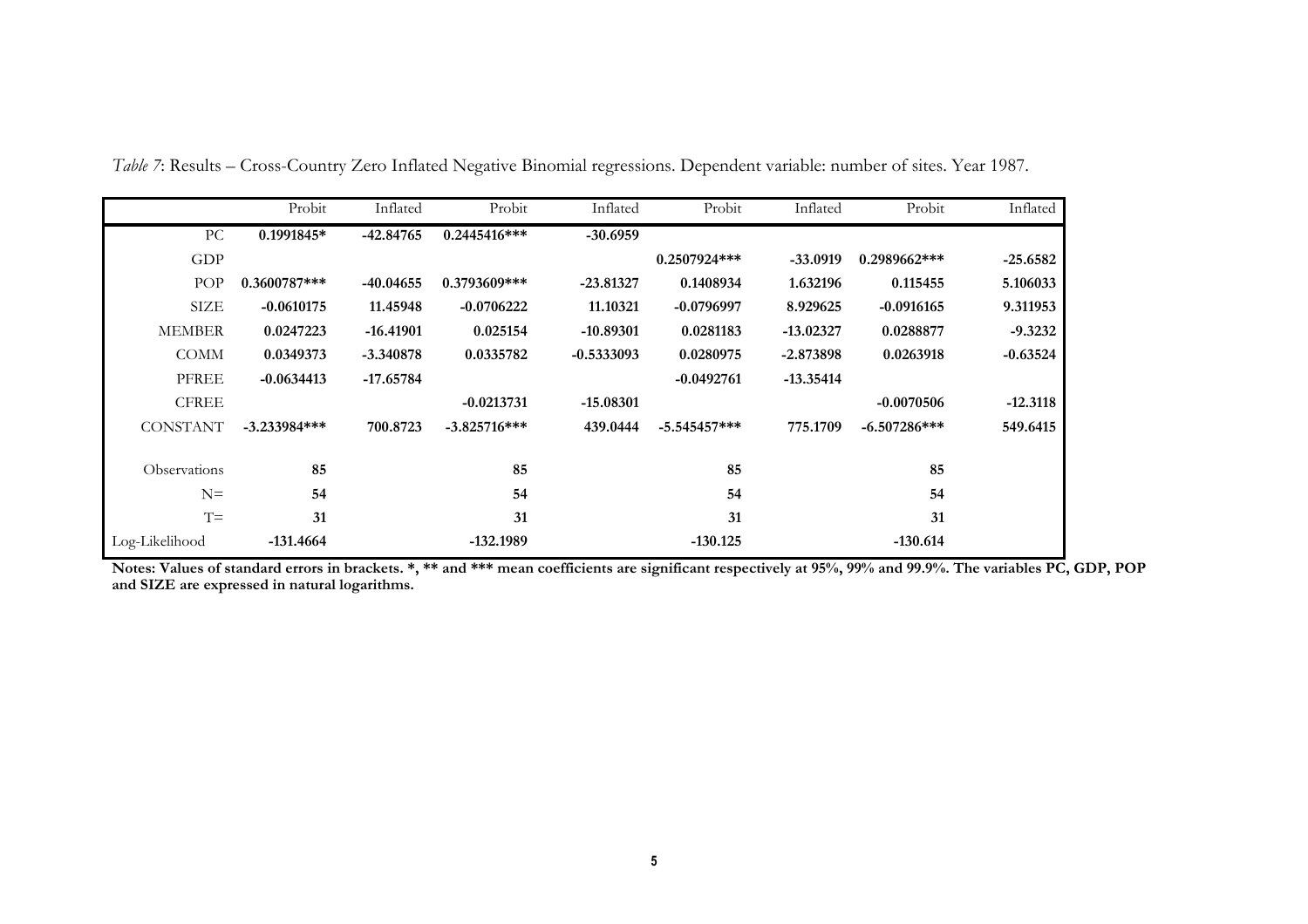|                 | Probit         | Inflated     | Probit         | Inflated     | Probit         | Inflated     | Probit          | Inflated     |
|-----------------|----------------|--------------|----------------|--------------|----------------|--------------|-----------------|--------------|
| PC.             | $0.3197878***$ | 2.668343     | 0.348885***    | 3.246897     |                |              |                 |              |
| <b>GDP</b>      |                |              |                |              | $0.3673725***$ | 2.674723     | $0.4047132***$  | 2.719626     |
| POP             | $0.398361***$  | $-0.6609176$ | $0.4105856***$ | $-1.125496$  | 0.0523161      | $-3.28111$   | 0.0253813       | $-3.711572$  |
| SIZE            | $-0.0035815$   | 0.9261668    | $-0.011674$    | 1.266437     | $-0.0169531$   | 0.896845     | $-0.026129$     | 1.053474     |
| <b>MEMBER</b>   | $0.032508**$   | $-0.488621$  | $0.0338206**$  | $-0.6738619$ | $0.0335828**$  | $-0.4783969$ | $0.0347167**$   | $-0.5393053$ |
| <b>COMM</b>     | $0.0355853**$  | -4.465603    | $0.0341872**$  | $-2.822578$  | $0.0316832*$   | $-4.554523$  | $0.030021*$     | $-2.759988$  |
| <b>PFREE</b>    | $-0.0563168$   | 1.265096     |                |              | $-0.0445526$   | 1.252634*    |                 |              |
| <b>CFREE</b>    |                |              | $-0.0360287$   | 1.981187     |                |              | $-0.0155105$    | 1.649941     |
| <b>CONSTANT</b> | $-5.72594***$  | $-31,2795$   | $-6.057662***$ | $-38.80415$  | $-8.758481***$ | -49.98853    | $-9.419222$ *** | $-50.81769$  |
| Observations    | 139            |              | 139            | 139          | 139            |              | 139             |              |
| $N =$           | 103            |              | 103            | 103          | 103            |              | 103             |              |
| $T =$           | 36             |              | 36             | 36           | 36             |              | 36              |              |
| Log-Likelihood  | $-250.8103$    |              | $-251.4028$    | $-250.8103$  | $-247.7942$    |              | $-248.349$      |              |

*Table 8* Results – Cross-Country Zero Inflated Negative Binomial regressions. Dependent variable: number of sites. Year 1997.

**Notes: Values of standard errors in brackets. \*, \*\* and \*\*\* mean coefficients are significant respectively at 95%, 99% and 99.9%. The variables PC, GDP, POP and SIZE are expressed in natural logarithms.**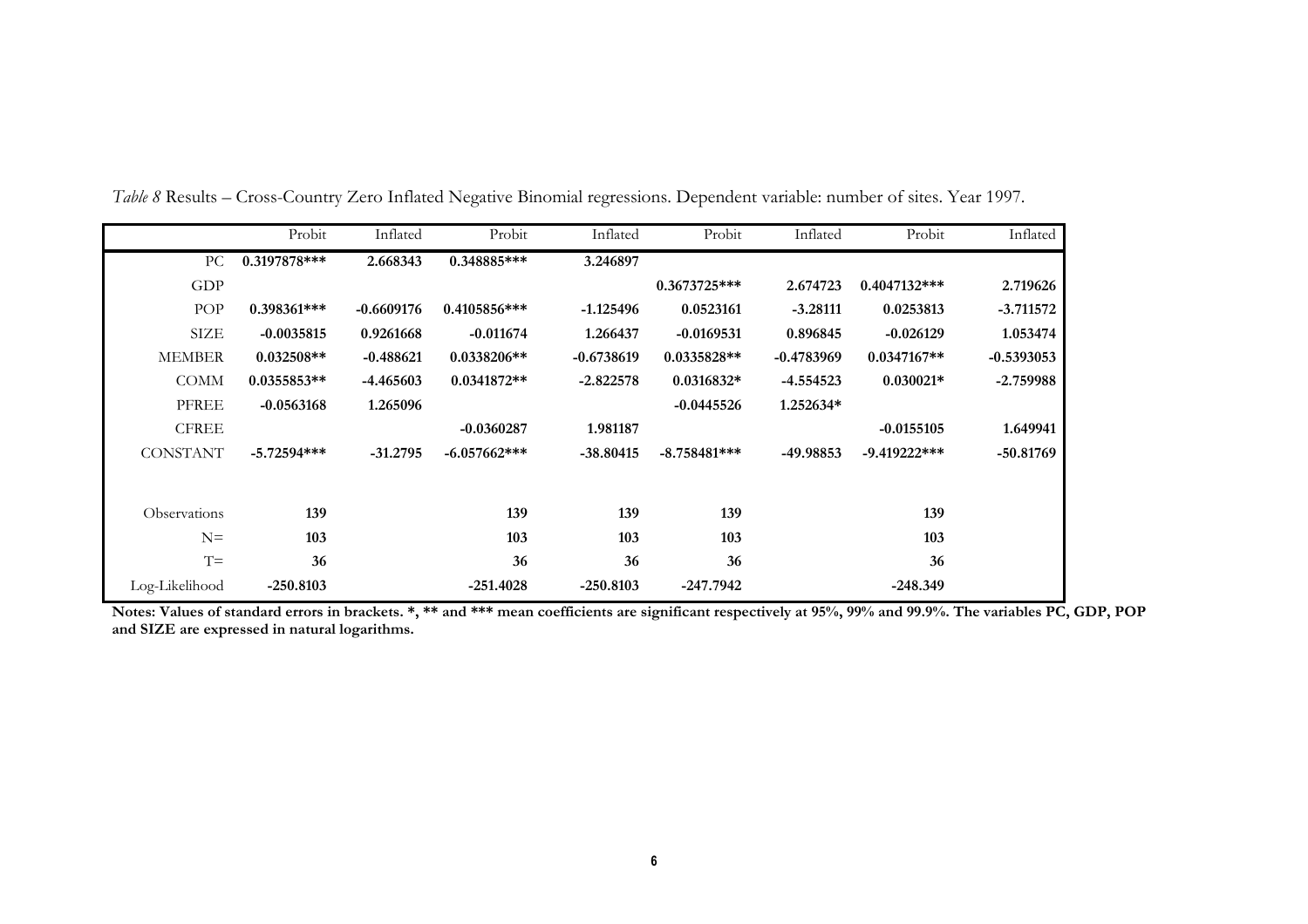|                 | Probit         | Inflated    | Probit         | Inflated   | Probit         | Inflated   | Probit         | Inflated   |
|-----------------|----------------|-------------|----------------|------------|----------------|------------|----------------|------------|
| PC              | $0.366233***$  | $-2.696814$ | 0.3675595***   | $-2.27281$ |                |            |                |            |
| GDP             |                |             |                |            | $0.4056076***$ | $-1.92908$ | $0.4082618***$ | $-2.53995$ |
| POP             | $0.3952149***$ | $-33.40941$ | 0.3983102***   | $-39.5091$ | 0.007247       | $-29.1125$ | 0.0074054      | $-46.692$  |
| SIZE            | $-0.0032954$   | $-2.50509$  | 0.000827       | 1.675947   | $-0.01477$     | $-3.20442$ | $-0.0104743$   | 0.162222   |
| <b>MEMBER</b>   | 0.0158915      | $-8.912517$ | $0.0186398*$   | $-6.66753$ | 0.016324       | $-8.64677$ | $0.0189251*$   | $-7.12228$ |
| <b>COMM</b>     | $0.0302174***$ | 5.915559    | $0.0291452***$ | 6.675908   | $0.0278439***$ | 5.012454   | $0.0266934***$ | 6.989844   |
| <b>PFREE</b>    | $-0.0715201*$  | 22.32132    |                |            | $-0.06052$     | 21.18263   |                |            |
| <b>CFREE</b>    |                |             | $-0.0922421*$  | 28.75452   |                |            | $-0.0789748$   | 37.7404    |
| <b>CONSTANT</b> | $-5.780064***$ | 296.9979    | $-5.890051***$ | 245.0205   | $-9.00367***$  | 297.0692   | $-9.143905***$ | 328.8831   |
| Observations    | 162            |             | 162            |            | 162            |            | 162            |            |
| $N =$           | 127            |             | 127            |            | 127            |            | 127            |            |
| $T =$           | 35             |             | 35             |            | 35             |            | 35             |            |
| Log-Likelihood  | $-309.6014$    |             | $-312.166$     |            | $-306.24$      |            | $-308.5467$    |            |

*Table 9*: Results – Cross-Country Zero Inflated Negative Binomial regressions. Dependent variable: number of sites. Year 2007.

**Notes: Values of standard errors in brackets. \*, \*\* and \*\*\* mean coefficients are significant respectively at 95%, 99% and 99.9%. The variables PC, GDP, POP and SIZE are expressed in natural logarithms.**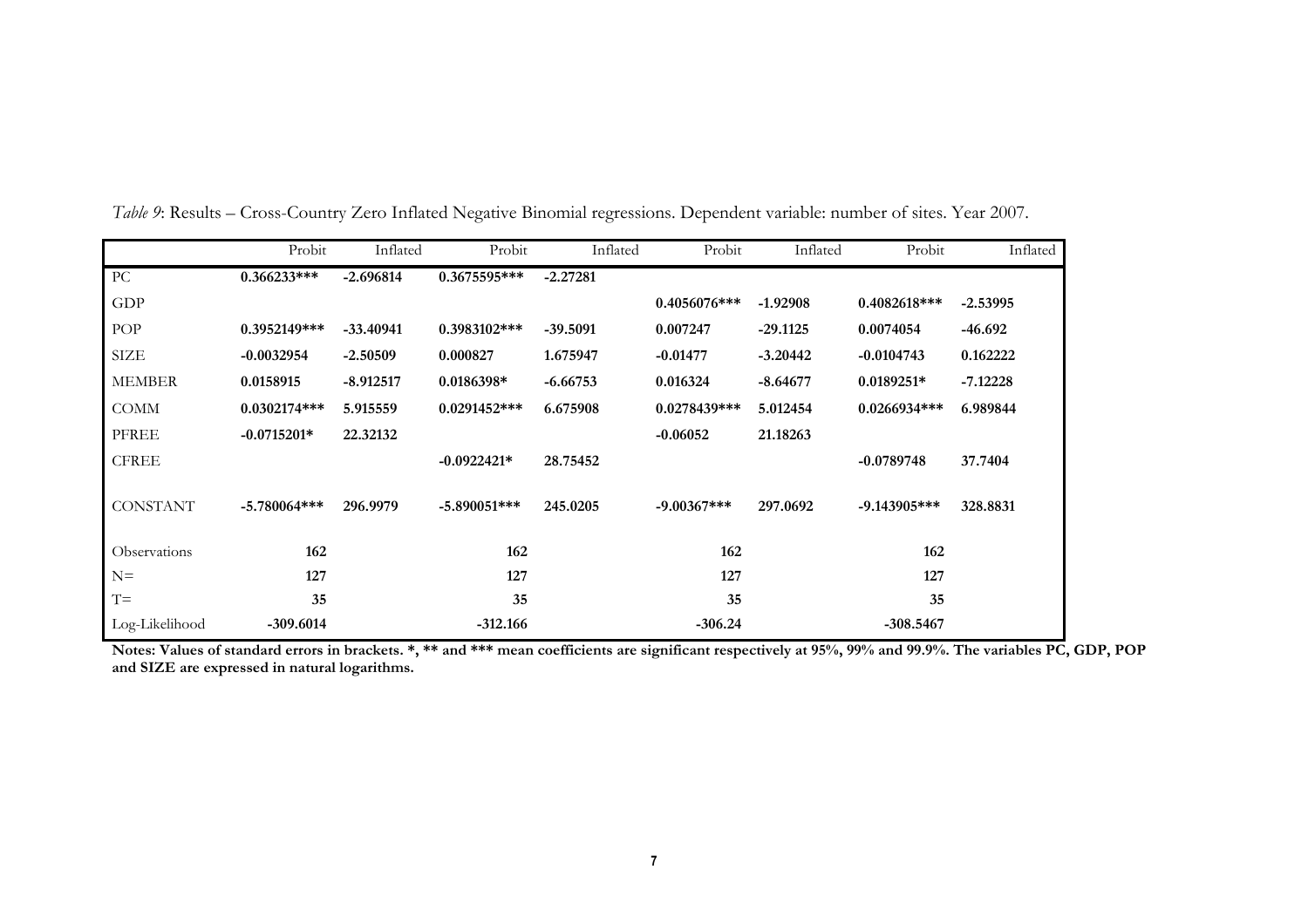|                |                 | SAMPLE: DEVELOPED COUNTRIES |                |                  | SAMPLE: DEVELOPING COUNTRIES |                  |                 |                 |
|----------------|-----------------|-----------------------------|----------------|------------------|------------------------------|------------------|-----------------|-----------------|
| PC.            | $-0.483457$     | $-0.4339143$                |                |                  | 0.3178788*                   | 0.3285764*       |                 |                 |
|                | (0.5160684)     | (0.5173407)                 |                |                  | (0.1576175)                  | (0.1586447)      |                 |                 |
| <b>GDP</b>     |                 |                             | $-0.2741555$   | $-0.3047055$     |                              |                  | 0.359664*       | 0.3696593**     |
|                |                 |                             | (0.461592)     | (0.46794)        |                              |                  | (0.1580691)     | (0.1589947)     |
| <b>MEMBER</b>  | $0.0991126$ *** | $0.1039951***$              | $0.1286012***$ | 0.1321871***     | $0.0773794***$               | $0.075125***$    | $0.0764367***$  | 0.0741685***    |
|                | (0.0150211)     | (0.0144501)                 | (0.014286)     | (0.0139237)      | (0.0094095)                  | (0.0091815)      | (0.0094152)     | (0.0091943)     |
| POP            | 0.0244447       | $-0.0202458$                | $-3.90618***$  | $-4.057014***$   | $-0.8772681***$              | $-0.8478768$ *** | $-1.201476$ *** | $-1.180702***$  |
|                | (0.2670216)     | (0.2741589)                 | (0.6389445)    | (0.6220158)      | (0.2847024)                  | (0.2840036)      | (0.292815)      | (0.2903154)     |
| <b>COMM</b>    | $-0.0378328***$ | $-0.0409852***$             | $-0.0289753**$ | $-0.0294223$ *** | 0.0525018***                 | 0.0532321***     | $0.0525753***$  | $0.0533607***$  |
|                | (0.0128413)     | (0.0126774)                 | (0.0113994)    | (0.0113333)      | (0.0113493)                  | (0.0114219)      | (0.0113257)     | (0.0113994)     |
| PFREE          | $-0.1771437$    |                             | $-0.100012$    |                  | 0.0339776                    |                  | 0.0337936       |                 |
|                | (0.1113689)     |                             | (0.104587)     |                  | (0.0181676)                  |                  | (0.0181164)     |                 |
| <b>CFREE</b>   |                 | 0.0679195                   |                | 0.019181         |                              | 0.0327296        |                 | 0.032365        |
|                |                 | (0.0687966)                 |                | (0.0635853)      |                              | (0.0238472)      |                 | (0.0237765)     |
| <b>EDU</b>     | 0.174388        | 0.14372                     | 0.0110792      | 0.0058276        | $-0.2861661***$              | $-0.2783631***$  | $-0.2884939***$ | $-0.2808852***$ |
|                | (0.0906839)     | (0.0912999)                 | (0.0912788)    | (0.0909705)      | (0.075976)                   | (0.0764998)      | (0.0757608)     | (0.0763543)     |
| CONSTANT       | 5.876862        | 5.755155                    | 61.04321***    | 63.88969***      | 13.14071***                  | 12.62915***      | 9.949821*       | 9.367691*       |
|                | (4.928618)      | (4.983973)                  | (8.053131)     | (7.710929)       | (3.88998)                    | (3.833897)       | (4.530828)      | (4.496749)      |
| Observations   | 420             | 420                         | 420            | 420              | 929                          | 929              | 929             | 929             |
| $N =$          | 27              | 27                          | 27             | 27               | 53                           | 53               | 53              | 53              |
| $T =$          | 32              | 32                          | 32             | 32               | 32                           | 32               | 32              | 32              |
| Log-Likelihood | -794.26543      | -795.03568                  | -771.00281     | $-763.18714$     | $-1285.884$                  | -1286.6897       | $-1285.3656$    | $-1286.1774$    |

*Table 10*: Results –Negative Binomial regressions. Dependent variable: number of sites.

**Notes: Values of standard errors in brackets. \*, \*\* and \*\*\* mean coefficients are significant respectively at 95%, 99% and 99.9%. The variables PC, GDP and POP are expressed in natural logarithms.**